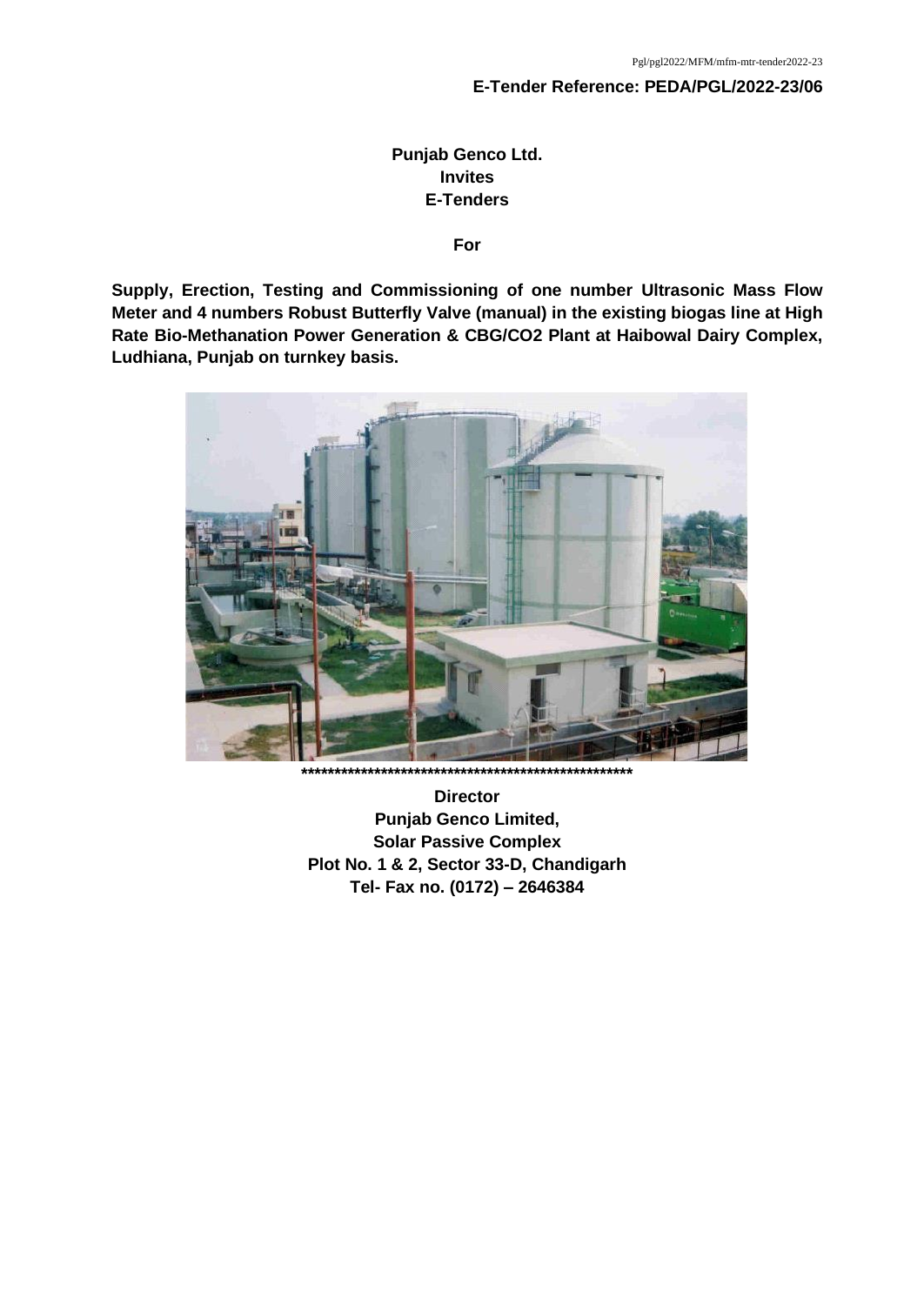

### Punjab Genco Limited, (CIN: U40108CH1998SGC21134)

Solar Passive Complex Plot No.1 & 2, Sector 33-D, Chandigarh-160034, Tel.: 91-172-2663328, FAX- 91-172-2646384 Email:- [pgl@peda.gov.in](mailto:pgl@peda.gov.in)

## **Tender Notice E-Tender No. – PEDA/PGL/2022-23/06**

**Supply, Erection, Testing and Commissioning of one number Ultrasonic Mass Flow Meter and 4 numbers Robust Butterfly Valve (manual) in the existing biogas line at High Rate Bio-Methanation Power Generation & CBG/CO2 Plant at Haibowal Dairy Complex, Ludhiana, Punjab on turnkey basis.** 

| <b>Bid document</b>                          | <b>Tender Publish</b><br><b>Date</b>                                                                  | Last date and time<br>for submission of<br>e-bid | Date and time of<br>opening of<br><b>Techno-</b><br>commercial e-bids |  |
|----------------------------------------------|-------------------------------------------------------------------------------------------------------|--------------------------------------------------|-----------------------------------------------------------------------|--|
| www.eproc.punjab.gov.in                      | 20.05.2022                                                                                            | 14.06.2022 by<br>5.00 PM                         | 15.06.2022 at<br>03.30 PM                                             |  |
| <b>E-Processing Fee</b><br>(Non-refundable)  | As applicable through online mode only.                                                               |                                                  |                                                                       |  |
| <b>Earnest Money Deposit</b><br>(Refundable) | Earnest Money @ Rs. 14,000/- (Fourteen Thousand only) shall<br>be deposited through online mode only. |                                                  |                                                                       |  |

The prospective bidders are requested to submit bids as per schedule given below-

- 1. The detailed terms and conditions, scope of work, eligibility criteria, Performance Guarantee and place of submission of Bids etc. are given in the bid document, which is being uploaded and can be downloaded from the [www.ep](http://www.e/)roc.punjab.gov.in or www.peda.gov.in.
- 2. Prospective bidders are requested to remain updated for any kind of notices/updates/amendments/modifications/clarifications etc. to the bid document conditions in the website [www.ep](http://www.e/)roc.punjab.gov.in or [www.peda.gov.in](http://www.peda.gov.in/) only. No separate notifications will be given for such notices/updates/amendments/modifications/clarifications etc. in the print media (press) or individually.
- 3. For participating in the above e-tendering process, the bidders shall have to get themselves registered with **[https://eproc.punjab.gov.in](https://eproc.punjab.gov.in/)** and get user ID and Password. Class-3 Digital Signature is mandatory to participate in the e-tendering process. For any clarification/difficulty regarding e-tendering process flow, please contact PGL at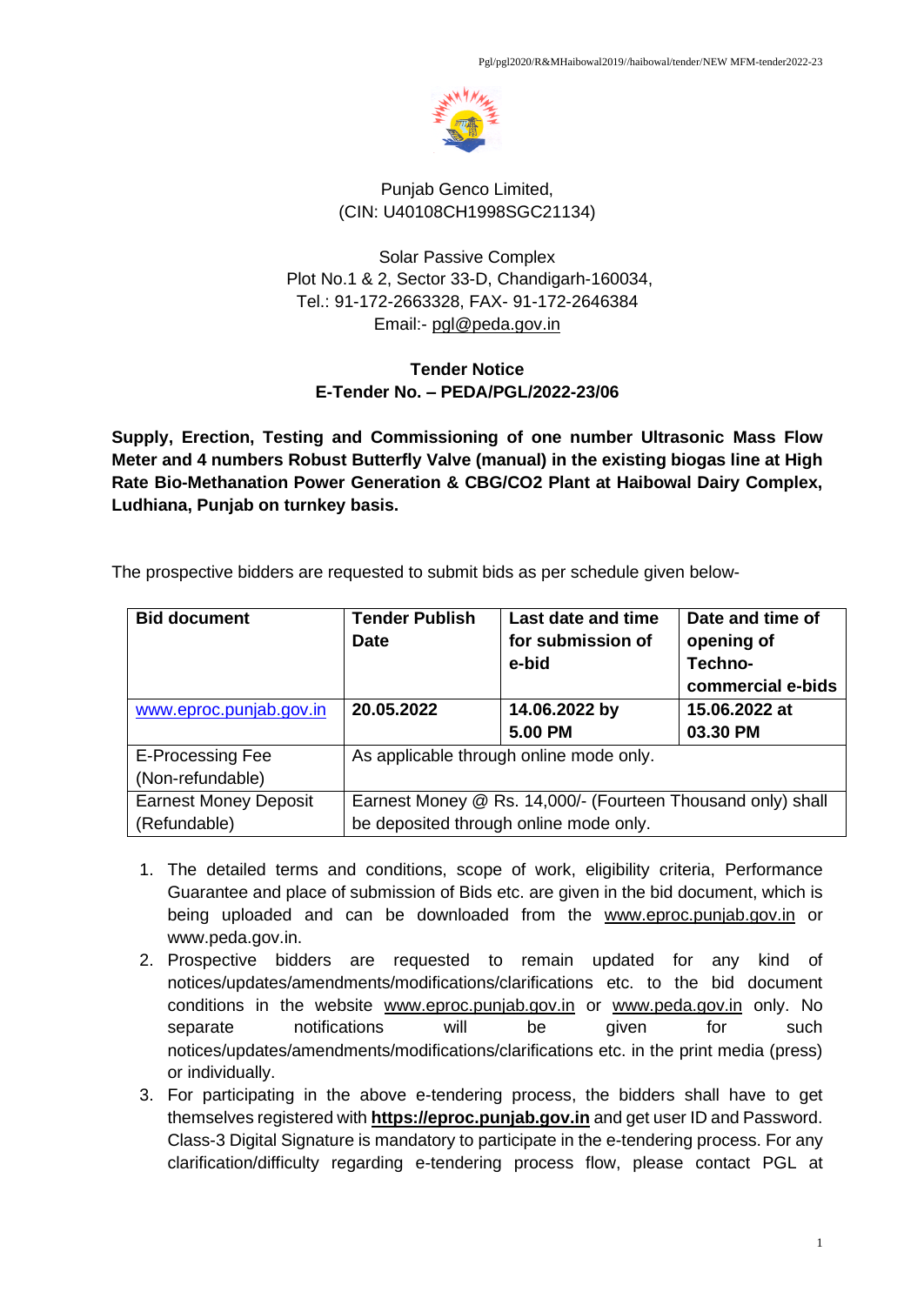8558870510, 8699007080, 9876173555, 9815711786, 0172-2663328, 2663382, 2646384 or Helpdesk number for portal 0172-2791326 / 2791226.

- 4. Technical / Financial Bid Forms in bid document are for reference purposes only. Bidders have to download the Bid Forms from e-tendering website [\(www.ep](http://www.e/)roc.punjab.gov.in) only after payment of bid document cost.
- 5. Corrigendum if any will be uploaded on the website [www.eproc.punjab.gov.in](http://www.eproc.punjab.gov.in/) or [www.peda.gov.in.](http://www.peda.gov.in/) No separate notice shall be published in press.
- 6. PGL, reserve the right to accept or reject any or all the bids and annul the entire bidding process without assigning any reason thereof.

**DIRECTOR**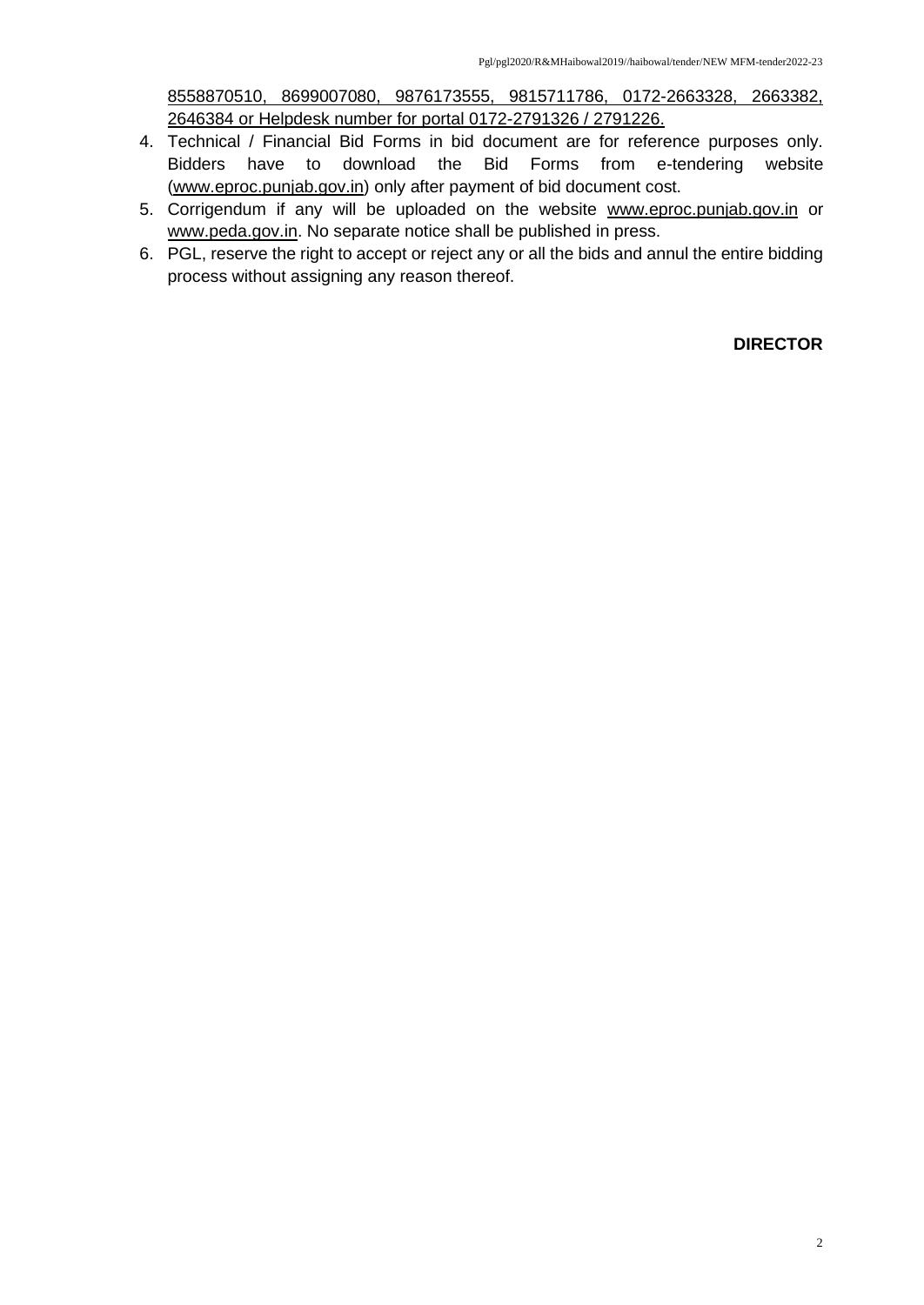# **TABLE OF CONTENTS**

| S.No.                   | <b>SUBJECT</b>                                      | <b>PAGES</b> |
|-------------------------|-----------------------------------------------------|--------------|
|                         |                                                     |              |
| $\mathbf{1}$            | <b>Invitation for E-tender</b>                      | $4-5$        |
| $\overline{2}$          | Terms and Conditions of the Bid                     | $6 - 12$     |
| $\mathbf{3}$            | <b>Evaluation Criteria</b>                          | $13 - 14$    |
| $\overline{\mathbf{4}}$ | Technical Information and Detailed Scope of Work    | $15 - 19$    |
| 5                       | <b>Bid Formats</b>                                  | 20           |
| $6\phantom{1}$          | <b>Bid Proposal Sheet (Format-I)</b>                | $21 - 22$    |
| $\overline{7}$          | Technical deviations (Format-II)                    | 23           |
| 8                       | Certificate for use Genuine Components (Format-III) | 24           |
| 9                       | Proof of Experience (Format-IV)                     | 25           |
| 10                      | Particulars of Bidder (Format-V)                    | 26-27        |
| 11                      | Price/ Financial Bid (Format-VI)                    | 28           |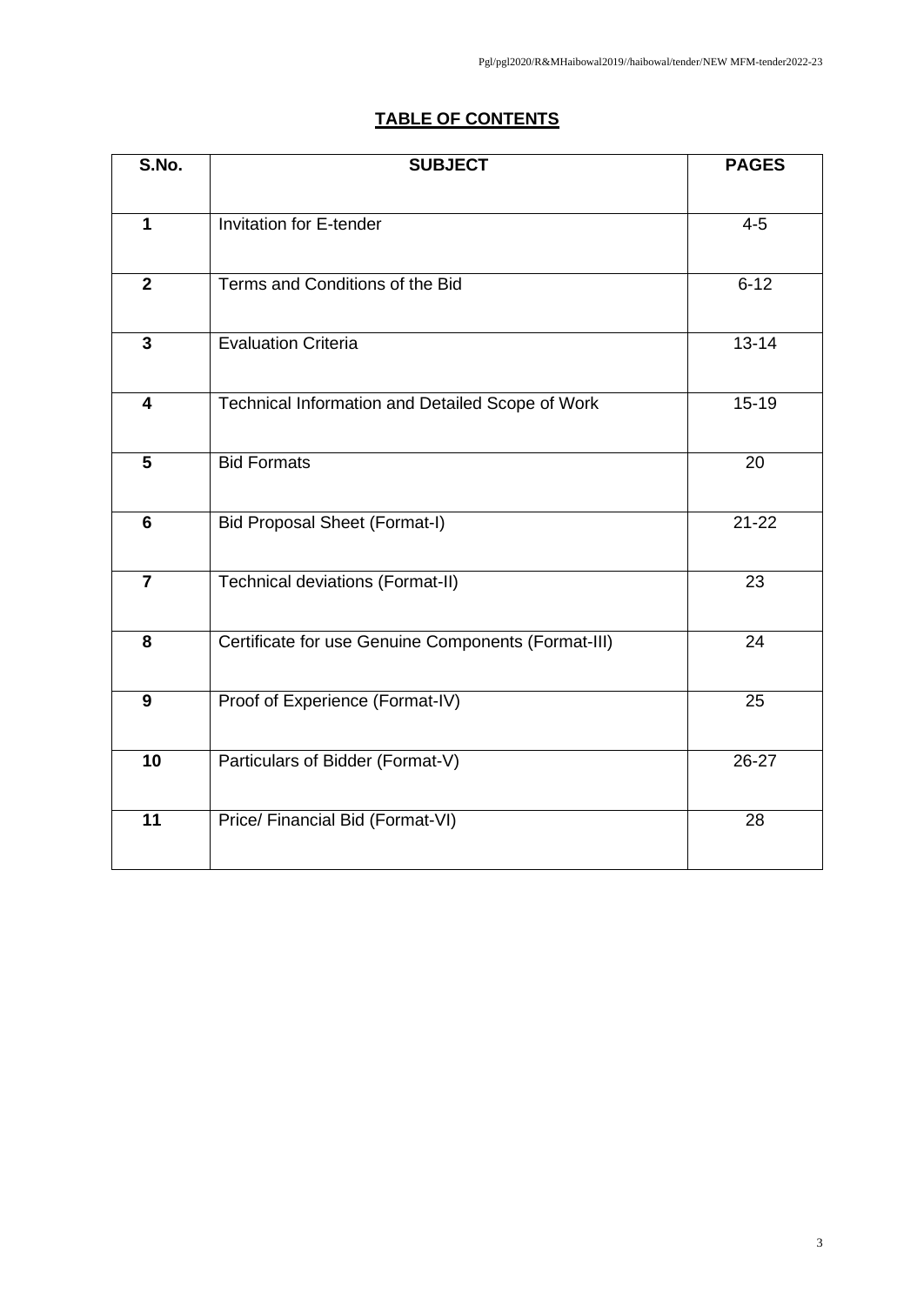### **SECTION 1**

### **INVITATION FOR E-TENDER**

Director PGL (Punjab Genco Ltd.), Chandigarh invites e-tenders from eligible Bidders for Supply, Erection, Testing and Commissioning of one number Ultrasonic Mass Flow Meter and 4 numbers Robust Butterfly Valve (manual) in the existing biogas line at High-Rate Bio-Methanation Power Generation & CBG/ CO2 Plant at Haibowal Dairy Complex, Ludhiana, Punjab on turnkey basis.

### **The technical specifications are detailed in Section 4**.

### **BID CONDITIONS:**

- 1. Bidders are advised to study the Bid document carefully. Submission of Bids by the Bidders shall be deemed to have been done after careful study and examination of the Bid Document with full understanding of its implications.
- 2. For participating in the e-tendering process, the Bidder/Supplier shall have to get themselves registered with [www.ep](http://www.e/)roc.punjab.gov.in and get user ID, Password. Class II or III Digital Signature is mandatory to participate in the e-tendering process. It may take up to 2-3 working days for issuance of Class II or III Digital Certificate after completion of required documentation, hence the bidders are advised to obtain them at the earliest.
- 3. Bidders are to submit tenders through online mode by accessing tender documents on the Punjab Government e-tendering website i.e. [www.eproc.punjab.gov.in](http://www.eproc.punjab.gov.in/) not later than the date and time laid down in this Bid document.
- 4. Bidder to log into the website well in advance for bid submission so that the bid is uploaded well in time i.e. on or before the bid submission time. Bidder will be responsible for any delay due to other issues.
- 5. The PGL reserves the right to reject any Bid or all the Bids or withdraw the Notice Inviting Tender without assigning any reasons thereof and revising quantity, fine-tuning specifications as per requirement.
- 6. The bidders are advised to visit the plant site before submitting the bids for better understanding of the technology and plant operational requirements.
- 7. Bidders shall attach scanned copies of all the papers i.e. Earnest Money, Tender document fee & the certificates as required in Eligibility criteria.
- 8. Corrigendum/ Addendum/ Correction if any will be uploaded on the website [www.eproc.punjab.gov.in](http://www.eproc.punjab.gov.in/) or [www.peda.gov.in.](http://www.peda.gov.in/) No separate notice shall be published in press.
- 9. If the date of opening of tenders happens to be a holiday then tenders will be opened on the next working day.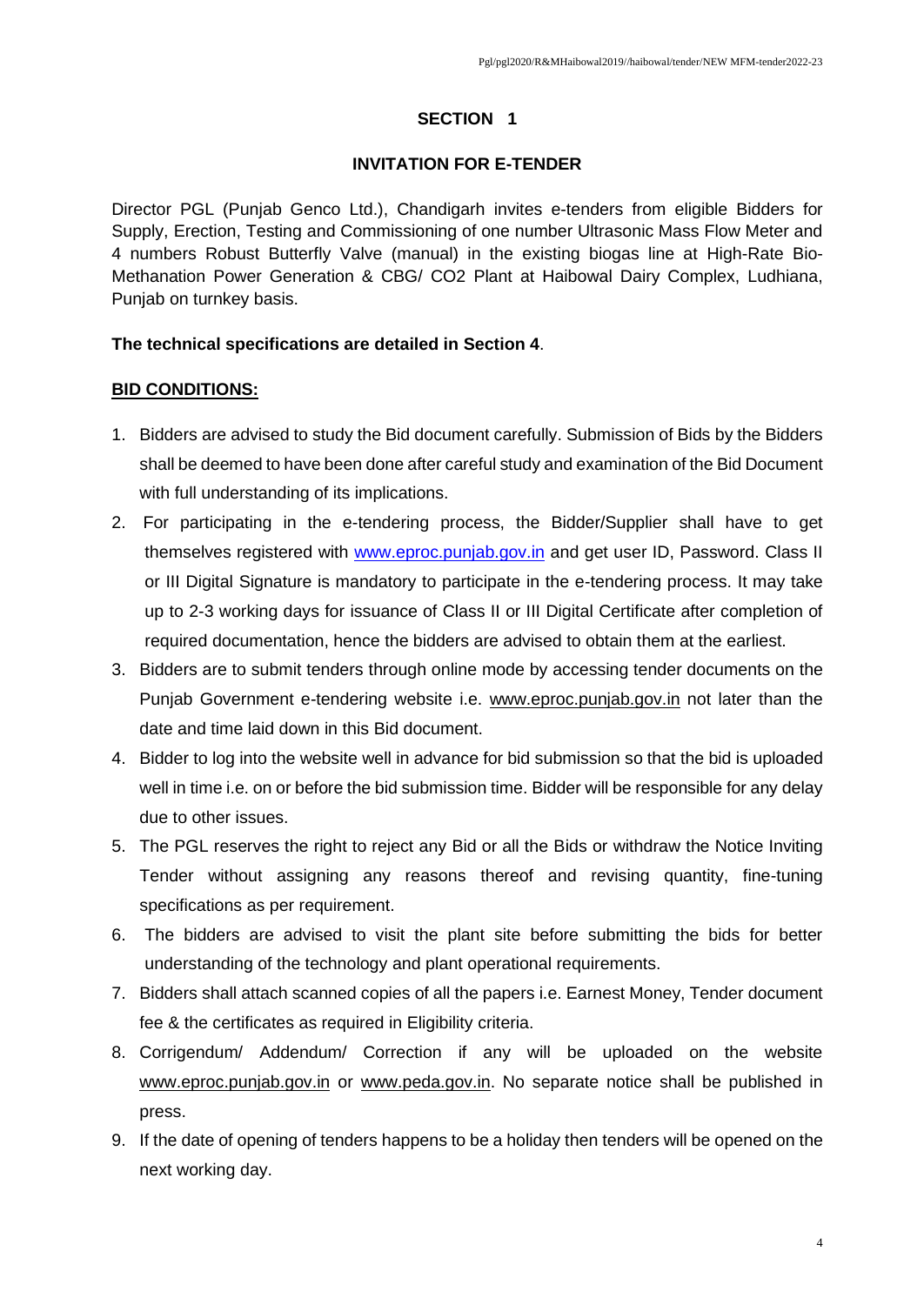- 10. PGL reserves the right to increase/decrease/nullify the DNIT quantity without assigning any reason.
- 11. The submitted bids shall be valid for 120 days from date of opening of financial bid.
- 12. Rate shall be quoted by the bidder, strictly as per rate quoting sheet and the agreed contract price shall remain firm during the period of the contract.
- 13. The transit of the Goods/Equipment to be installed at the plant site shall be arranged by the firm.
- 14. The Goods supplied under the Contract shall be fully insured against the loss or damage incidental to manufacture or acquisition, transportation, storage and delivery.
- 15. Earnest Money @ Rs. 14,000/- (Fourteen Thousand only) shall be deposited through online mode only.
- 16. Technical Bids will be opened on the prescribed date and time**.**
- 17. Financial Bids of only those Bidders will be opened who qualify technically. The information regarding date of financial bid opening shall be made available on the web site.
- 18. Bidders note that financial aspects (prices, cost etc.) should not be indicated in the Technical Bid and should be quoted only in the Financial Bid.
- 19. For any clarification/difficulty regarding e-tendering process flow, please contact PGL at 8558870510, 9815602615, 9876173555, 8699007080, 9815711786, 0172-2663328, 2663382, 2646384 or Helpdesk number for portal 0172-2791326 / 2791226.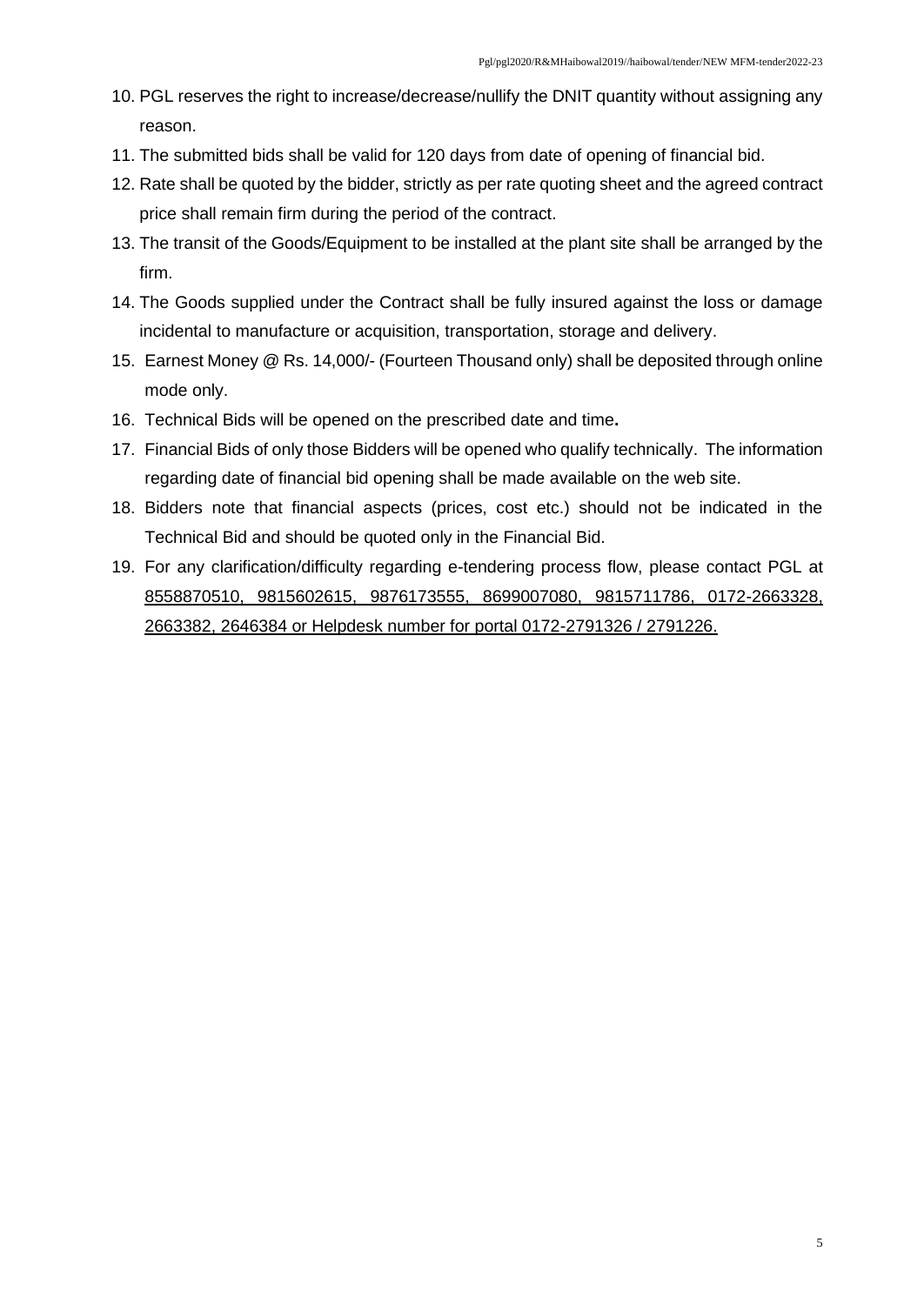### **SECTION – 2**

## **TERMS AND CONDITIONS OF THE BID**

## **1. LANGUAGE OF BID:**

The Bids prepared by the Bidder and all correspondence and documents related to the bids exchanged by the Bidder and PGL, shall be written in the English language, provided that any printed literature furnished by the Bidder may be written in another language so long as accompanied by an English translation in which case, for purposes of interpretation of the bid, the English translation shall govern.

### 2. **TECHNO-COMMERCIAL QUALIFICATION CRITERION:**

- a) This contract is for the work as "Supply, Erection, Testing and Commissioning of one number Ultrasonic Mass Flow Meter and 4 numbers Robust Butterfly Valve (manual) in the existing biogas line at High-Rate Bio-Methanation Power Generation & CBG/CO2 Plant at Haibowal Dairy Complex, Ludhiana, Punjab on turnkey basis.
- b) This is an open competitive e-tender and all companies, corporations, partnership firms, consortium or Joint Ventures who are involved in execution of similar nature of work and those who fulfill the financial soundness and work experience criteria and other requirements laid down in this document are eligible to participate.
- c) The Bidder shall submit a written Power of Attorney authorizing the signatory of the Tender to commit the tender along with Board Resolution confirming authority on the persons issuing the Power of Attorney for such actions. In case of partnership, consortium or joint venture, Power of Attorney(s) and Board Resolution(s) for each member of the partnership, consortium or joint venture shall be submitted.
- d) Bidder shall submit only one bid, either individually as a Bidder or as a partner of JV/Consortium. Bidder who submits or participates in more than one Bid, the bid shall be considered invalid.
- e) The Bidder shall bear all costs associated with the preparation and submission of his tender.
- f) Bidder must have executed successfully at least one installation/ commissioning of these instruments at Biogas Plant or process industry.
- g) The bidder will provide the copies of completion certificates of such works and their satisfactory performance from their clients.
- h) The offered instrument must be certified from the appropriate accredited laboratory for its accuracy.
- i) The Bidder should not be under a declaration of ineligibility for corrupt and fraudulent practices or any other reason, whatsoever, or have not been blacklisted by the Government of India or any of its agencies, including public enterprises and/or by any State Government or any of its agencies.
- j) The Bidder must have PAN, CIN and GST.

### **3. TECHNICAL BID WILL CONSIST OF THE FOLLOWING:**

- a) Bid Proposal Sheet as per **Format-I**.
- b) Technical Deviations, if any, from the terms and conditions and specifications **(Format-II)**. Failing which, it would be assumed that there are no technical deviations and the full responsibility lies on the Bidder.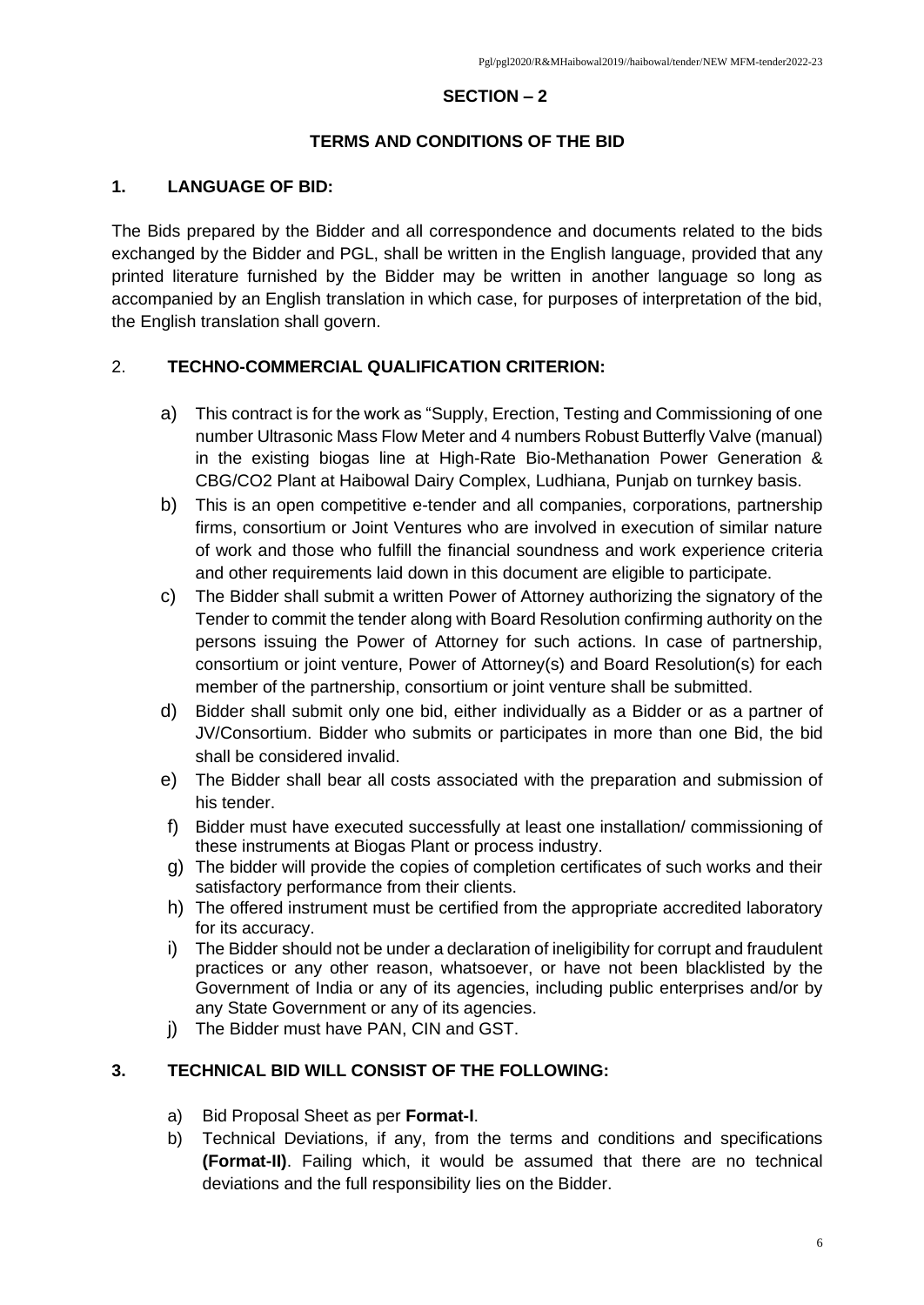- c) Certificate of genuine parts as per **Format-III**.
- d) Proof of Experience as per **Format IV**.
- e) Particulars of Bidder as per **Format-V**.
- f) Price Bid/Financial Bid as per **Format-VI.**
- g) Scanned copies of all the documents.
- h) All the Technical Drawings of the modifications required in the work along with offered system in details.

### **4. PREPARATION OF BIDS:**

The offer/bid should be submitted in two bid systems (i.e.) Technical bid and Financial bid. The technical bid should consist of all technical details along with other terms and conditions. Financial bid should indicate the price for the works.

The Technical bid and the financial bid should be submitted online.

## **5. INSPECTION OF EXISTING RAW BIOGAS WORKS/ SYSTEMS OF BIO-METHANATION POWER PLANT AT HAIBOWAL, LUDHIANA:**

- a) The Bidder is advised to visit and examine the Site of Works and its surroundings at his/their cost and obtain for himself on his own responsibility, all information that may be necessary for preparing the tender and entering into a Contract.
- b) The bidder shall be deemed to have inspected the Site and its surroundings beforehand and taken into account all relevant factors pertaining to the Site in the preparation and submission of the Tender.
- c) The bidder at his own responsibility, expenses and risk, is encouraged to visit and examine/study the existing systems/process of the High Rate Bio-Methanation Power Plant at Haibowal (Ludhiana) and examine and obtain all information (including that on the risks, contingencies and other circumstances which may affect or influence the bid) and satisfy him regarding objectives, supplies and technical works involved and all local matters and things before submission of their tender. Bidder should also satisfy themselves regarding the type and number of equipment and facilities required and constraints for the satisfactory completion of work. The quantities of various sections of the work, the availability of local labour, availability and rates of materials, local working conditions, extreme weather conditions, uncertainties of weather, obstructions and hindrance that may arise etc. all which may affect the work and cost thereof. No extra charges consequent on any misunderstanding or otherwise, shall be allowed.

## **6. COMPLETION PERIOD :**

- a. The completion period will be within 90 Days from the date of issue of the work order by PGL.
- b. Planned shutdown of the power plants will be provided for carrying out the installation and commissioning works within the above-mentioned period. The shutdown period will be provided after completion of supplies or any other period considered appropriate by PGL.
- c. In the event of delay in the supply and /or installation & commissioning, specified above, the bidder shall be liable to pay a penalty @ 1% value of contract for every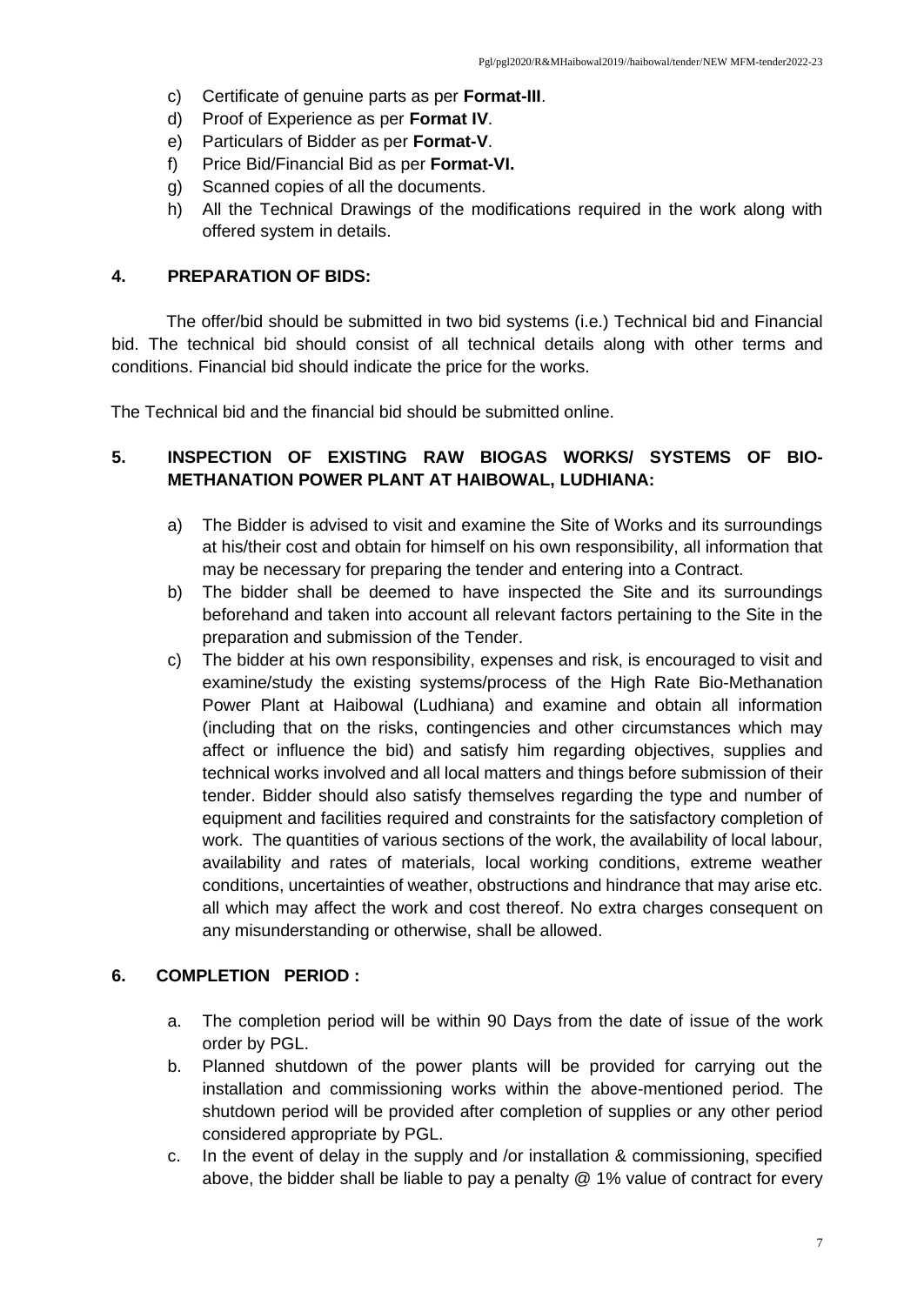week of delay subject to a maximum of 5% value, after which PGL, shall be at liberty to cancel the work order. For the purpose of this clause, part of a week shall be considered to be a full week.

d. Relaxation in completion period for the purpose of penalty shall be allowed if it is felt that the delay is beyond the control of contractor or due to non-availability of planned plant shutdowns or due to force majeure conditions. The decision in this regard shall be given by Managing Director, PGL.

## **7. SIGNING OF CONTRACT AND SUBMISSION OF PERFORMANCE GUARANTEE:**

- a. The Bidder whose tender will be accepted will be issued work order within 10 days by PGL.
- b. The bidder then shall submit a Performance Bank Guarantee (PBG) of 10% of the quoted price (including GST) in the prescribed Format within 15 days after issuance of work order by PGL to the successful Bidder. The Performance Bank Guarantee (PBG) would be valid for warranty period. The PBG will be released after completion of warranty obligation period. Further, the EMD amount will be released on submission of Bank Guarantee.
- c. In case the Bidder fails to submit the Performance BG within 15 days, the work order shall stand automatically cancelled. Also, the EMD of the Bidder will be forfeited without any prior notice.
- d. An unexcused delay by the Bidder in the Performance of its supply and installation obligations shall render him liable to penalties as mentioned in the contract and in addition to that Performance Guarantee will be forfeited in case the maximum value of penalty is reached.
- e. Hiding of facts, misrepresentation, corrupt practices by the Bidder if revealed at any stage, withdrawing the bid after opening of financial bid, non-signing of contract/Contract within stipulated period would amount to forfeiture of EMD and subsequently the firm may also be blacklisted.

## **8. STANDARDS:**

The Goods supplied under this Contract shall conform to the standards mentioned in the Technical Specifications, and, when no applicable standard is mentioned, to the authoritative standard appropriate to the Goods' country of origin. Such standards shall be the latest issued by the MNRE, GOI/ concerned Institution, IEC/BIS standards.

## **9. PAYMENT TERMS**

## **(a) Payment for Goods and Services:**

- (i) On delivery: Seventy (70) percent of the basic price of the bid along with taxes on actual basis shall be paid within fifteen (15) days after supply of complete material at site and upon submission of documents/invoices in terms of the contract and that all terms and conditions of the contract have been complied with; and
- (ii) On Installation & Commissioning: Twenty (20) percent of the basic price of bid shall be paid within fifteen (15) days installation, testing & commissioning including modification works if any.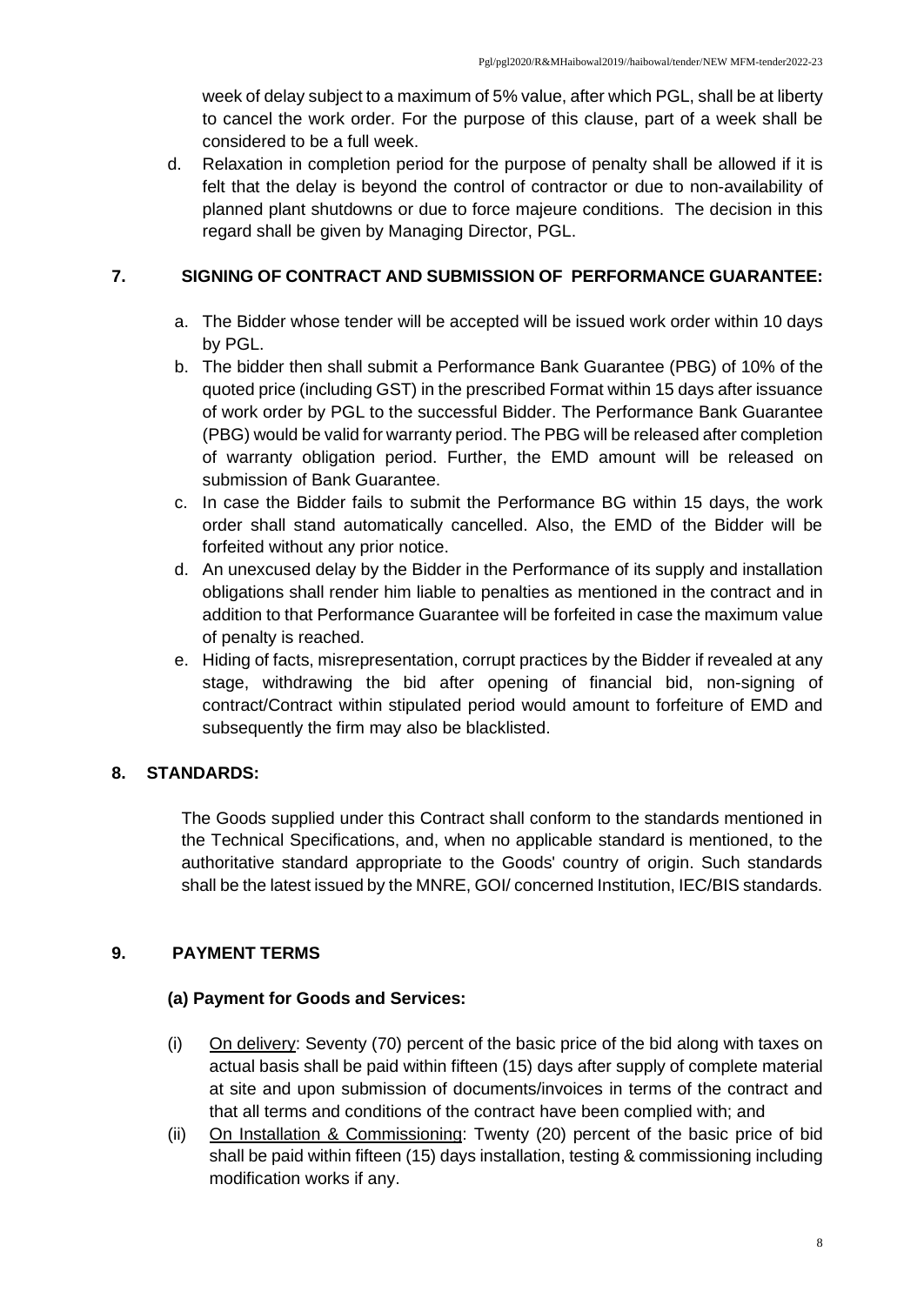(iii) Balance 10% payment of the basic price of the bid shall be released after the performance run of three (3) months from the commissioning.

### **10. INSPECTION AND TEST:**

PGL at its discretion shall inspect, examine and test the technical supplies through its officers and/or through an outside agency nominated by PGL at the manufacturer's /supplier's works, prior to dispatch on receipt of a clear notice of minimum 3 days in advance to be reckoned from the date of receipt by purchaser. PGL at any time may ask the Bidder to submit the specifications/documents and the details of tests carried out by the manufacturer in line with the requirement of this bid document.

### **11. WARRANTY PERIOD:**

- a. The firm will be responsible for a comprehensive warranty of one year from the date of completion of works.
- b. The firm will not remove any equipment without the written permission of the PGL to be repaired/ replaced under warranty obligations.
- c. The firm will attend the faults appropriately within 48 hours and try to rectify it as soon as possible.
- d. In case of default, PGL will have the right to forfeit the Performance Bank Guarantee and arrange maintenance at its own.

### **12. TAXES AND DUTIES:**

The bidder shall be entirely responsible for taxes, levies, cess and duties, license fee etc. incurred until completion of warranty obligations.

### **13. TERMINATION FOR DEFAULT:**

- a. The PGL may, without prejudice, to any other remedy for breach of work order, by written notice of default sent to the bidder, terminate the work order in whole or in part if:
	- i. The bidder fails to deliver any or all of the obligations within the time period(s) specified in the work order, or any extension thereof granted by the PGL.
	- ii. The bidder fails to perform any other obligation(s) under the work order.
	- iii. The Firm shall be given maximum of two opportunities of 15 days each to improve his service level and meet the obligations as per the contract.

## **14. PENALTY:**

## **Penalty for endangering / breach of safety/fire safety of the plant systems/ equipment / structure**

In case of breach of any plant safety measures, including non-adherence of plant safety standards or any such incident leading to endangering the safety of the plant taken place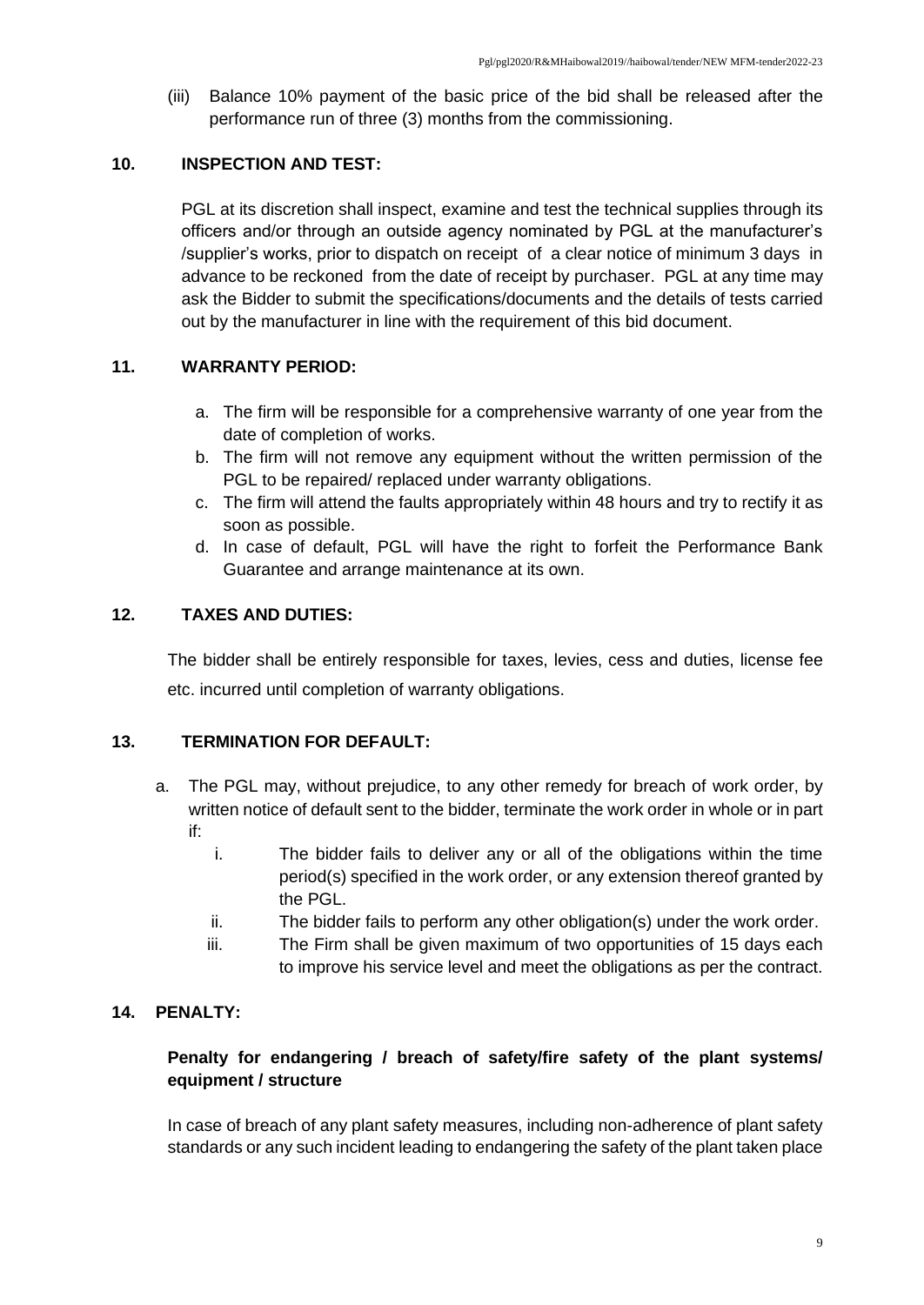due to the negligence of the Bidder, the Bidder shall be subjected to penalty as decided by the Managing Director, Punjab Genco Limited.

## **15. FORCE MAJEURE:**

In this Contract, "Force Majeure" means occurrence of an event which prevents the Party from performing its obligations under this Contract and which act or event-

- i) Is beyond the reasonable control of and not arising out of the fault of the Affected Party,
- ii) the Affected Party has been unable to prevent by the exercise of due diligence and reasonable efforts, skill and care, including through expenditure of reasonable sum of money, and
- iii) Has a materially adverse effect on the Plant.

### **16. FORCE MAJEURE EVENTS**

The Force Majeure Events shall mean one or more of the following acts or events:

- i) Acts of God or events beyond the reasonable control of the Affected Party which could not reasonably have been expected to occur such as extreme adverse weather or environmental conditions, lightning, heavy rains, cyclones, tempest, whirlwind, landslides, storms, floods, volcanic eruptions or fire (to the extent originating from a source external to the site or not designed for in construction works);
- ii) Radioactive contamination or ionizing radiation;
- iii) An act of war (whether declared or undeclared), invasion, armed conflict or act of foreign enemy, unexpected call up of armed forces, blockade, embargo, blockade, rebellion, riot, religious strife, bombs or civil commotion, sabotage, terrorism;
- iv) Strikes or boycotts interrupting operations of the Plant;
- v) Any judgement or order of any court of competent jurisdiction or statutory authority in India made against the Company in any proceedings for the reason other than failure of the Company to comply with any Applicable Law or Clearances or on account of breach thereof, or of any contract, or enforcement of this Contract or exercise of any of its rights under this Contract by PEDA.
- vi) Any other event or circumstance of a nature analogous to the foregoing.

## **16.1 NOTIFICATION OBLIGATIONS**

If a Party is affected by any Force Majeure event, the affected Party shall give the other Parties written notice describing the particulars of the Force Majeure event as soon as reasonably practicable after its occurrence but not later than five working days after the date on which such Party knew of the commencement of the Force Majeure event or of its effect on such Party.

## **16.2 OBLIGATIONS OF PARTIES IN CASE OF FORCE MAJEURE EVENT**

- i) The Parties shall co-operate and discuss in good faith and will develop the proposal for remedial measures and reasonable alternative measures to remove / remedy Force Majeure event to enable the Performance of the effected Party provided however that no Party shall be required under this provision to settle strike or other labour dispute.
- ii) Upon the occurrence and during the subsistence of any Force Majeure event, none of the parties shall be relieved of their liabilities / obligations.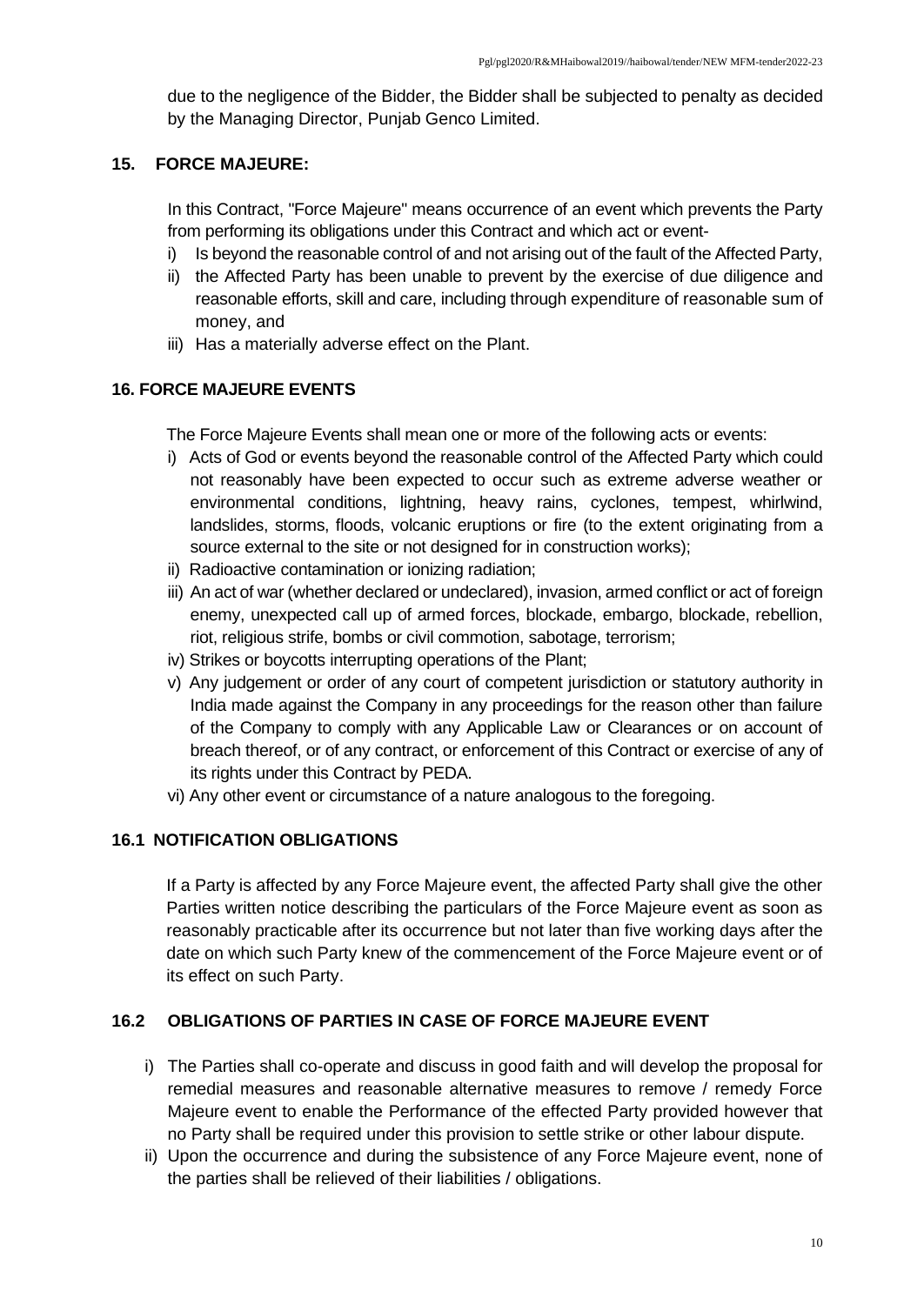## **17. SUPPLY OF T&P, SAFETY EQUIPMENTS AND CONSUMABLES:**

Except where otherwise specified the contractor shall at his own expenses supply and provide all the T&P, temporary works, material for installation, safety equipment's, testing equipment's etc. for both for temporary and for permanent works. This will also include supervision and labour including their transport to or from the site and their staying arrangements and any other and everything required for executing the entire works.

## **18. NIGHT WORK AND SAFETY PRECAUTIONS:**

Night work shall not be allowed. The contractor is responsible to safeguard the workmen and the public and suitable precautions shall be taken to prevent accidents and accidental falls.

## **19. COMPENSATION UNDER WORKMEN'S COMPENSATION ACT:**

The contractor shall be responsible for and shall pay any compensation to his workmen payable under the Workmen's Compensation Act, 1923 (VIII of 1923) or any other act applicable hereinafter called the said Act for injuries caused to the workmen. The contractor will take a policy with an Insurance Company to cover all his workers against injuries fatal/non-fatal during course of duty against Workmen's Compensation Act. The contractor shall submit a copy of the same before start of the work so that PGL is kept free from any liability.

## **20. INSURANCE:**

- 20.1The rates are required to be quoted on F.O.R. destination basis and it is the responsibility of the supplier to deliver the goods in sound condition F.O.R. destination and for that purpose the Supplier at his own insure the material against all risks at his own cost during transit for full delivered value of the material up to destination. All works in connection with making and settling of claims, if any, with transporter and or Insurance Company shall be carried out by the Supplier/ Contractor for which no extra payment shall be made by the PGL.
- 20.2All damages and or shortages during transit as covered by the insurance shall be made good immediately on receipt of such information from the consignees without waiting for settlement of claim.
- 20.3The consignees shall report losses and damages to the firm within 10 days of arrival of the material at the site. It will, however, be supplier's responsibility to prefer timely claims on the insurance underwriters and to arrange replacement thereof to the consignees.
- 20.4The suppliers shall be wholly responsible for the loss, shortages, and damages etc. during transit. Such shortages and damages etc. will have to be replaced/repaired by Supplier / Contractor free of cost immediately without waiting for maturing of the Supplier's / Contractor's claims with the Road Transport/Railway Authorities.
- 20.5 In case the replacement/repair of defective material is not carried out within four weeks after detection of damage/loss/shortages. PGL shall replace the defective material at the risk and cost of supplier. The amount shall be redeemed from PBG of submitted by the Company.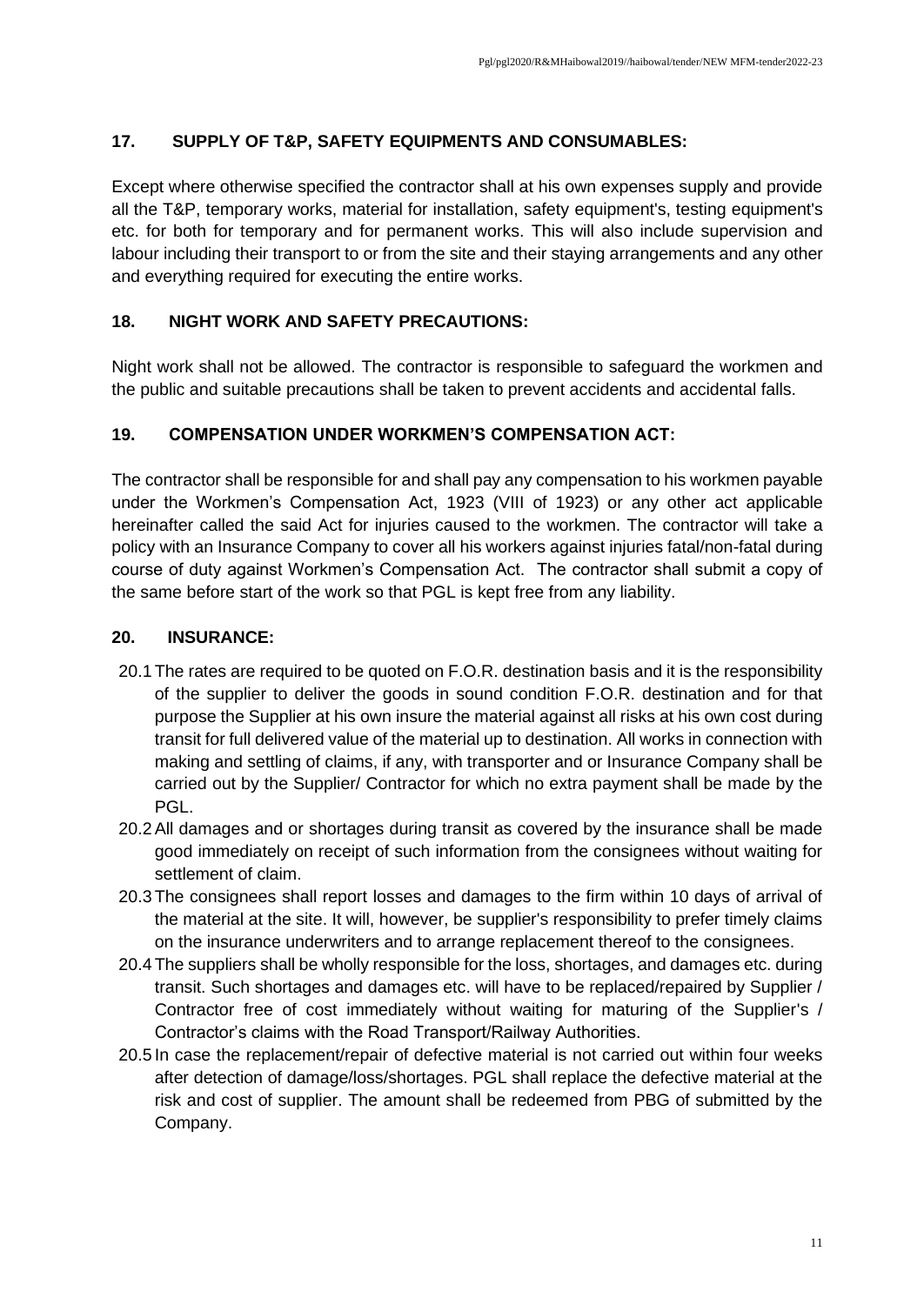## **21 OTHER CONDITIONS:**

- 21.1 Risk purchase at the cost of bidder will be made on the failure of the bidder to make supply as per Terms and Conditions. The difference of excess in cost thus incurred will be received from the bidder in a suitable manner and even from his pending bills, earnest money or other security whichever is available.
- 21.2 If the contractor or his work people, or servants shall break, deface, injure or destroy any part of a building or existing equipment's, the contractor shall make the same good at his own expense.
- 21.3 All disputes, differences, claims and demands arising under or pursuant to or touching the contract shall be referred to the arbitrator(s) as per the provisions of the arbitration Act. Such arbitration shall be held at Chandigarh.
- 21.4 In all matters and disputes arising there under, the appropriate Courts at Chandigarh alone shall have jurisdiction to entertain and try them.
- 21.5 Quote should be F.O.R destination.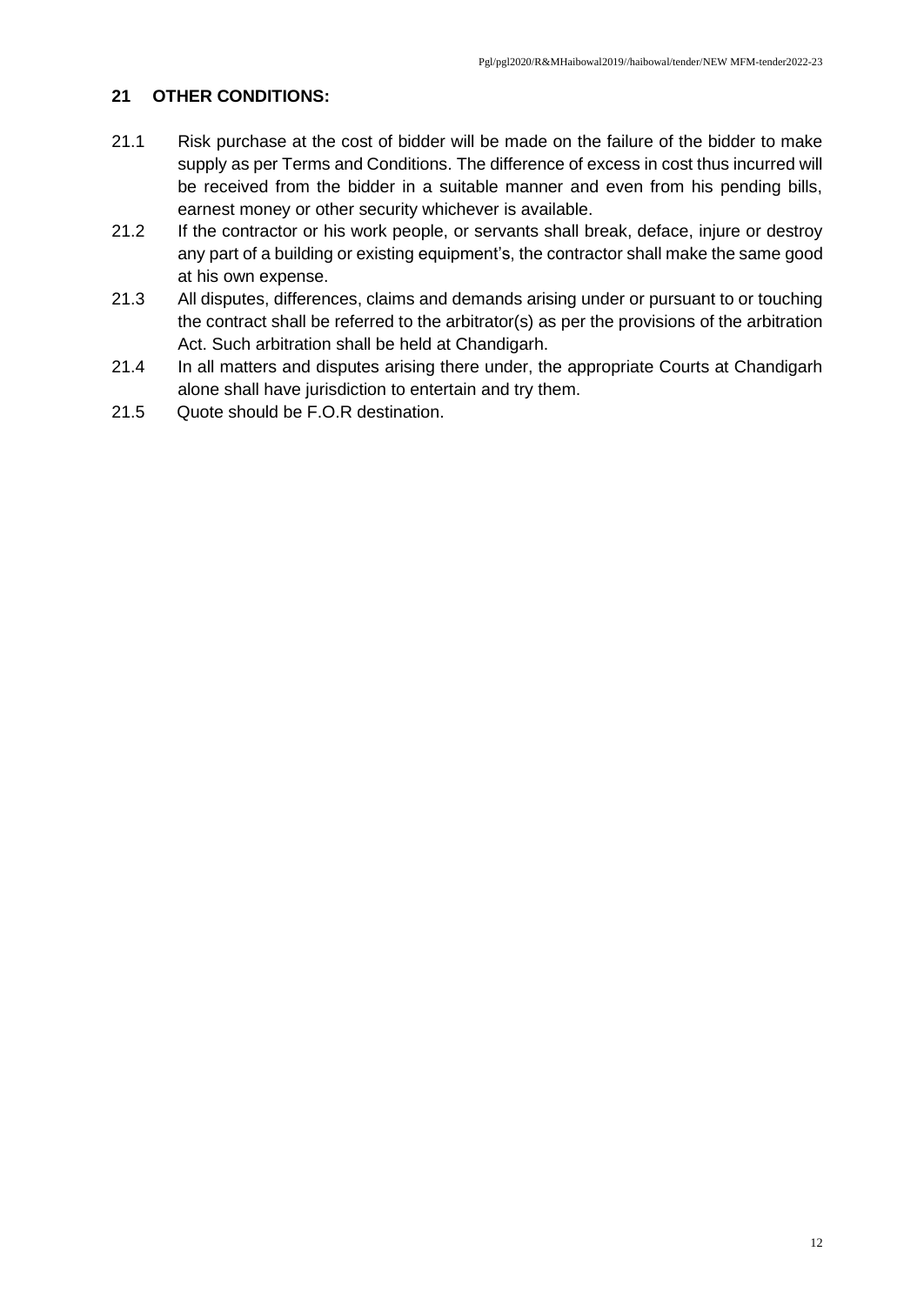### **Section –3**

### **EVALUATION CRITERIA**

### **3.1 Bid Evaluation**

The evaluation process comprises the following four steps:

- $\bullet$  Step I Responsiveness check
- Step II Evaluation of Non-Financial Bid
- Step III Evaluation of Financial Bid
- Step IV Successful Bidder(s) selection

#### **3.1.1 STEP I – Responsiveness check**

The Bid submitted by the Bidder shall be scrutinized to establish "Responsiveness".

Each Bidder's Bid shall be checked for compliance with the submission requirements set forth in this bid.

Any of the following conditions shall cause the Bid to be "Non-responsive":

- a) Bids that are incomplete, i.e. not accompanied by any of the applicable formats inter alia covering letter, format for disclosure, valid Earnest Money Deposit, Consortium Contract etc.
- b) Bid not received by Due Date and time.
- c) Bid being conditional in nature.
- d) Bidder submitting or participating in more than one Bid either as Bidding Company or as a Member of Bidding Consortium.
- e) Submission of bid directly or indirectly by any of the Affiliate or a Member of a Bidding Consortium for the same location.
- f) Non submission of Cost of Document, Processing fee and Earnest Money Deposit in acceptable form along with bid document;
- g) Bidder makes any misrepresentation.

### **3.1.2 STEP II–Evaluation of Non-Financial Bid**

Step II (Evaluation of Non-Financial Bid - **Part I**) will be carried out by considering the information furnished by Bidders as prescribed under Format for Bid Submission. This step would involve evaluation of the Bid of the Bidding Company as per the provisions specified in this bid. In case any of the provision of bid is found to be not fulfilled, the non-financial bid shall be rejected. The price bid of only those bidders will be opened who qualifies in Part-I of the non-financial bid as per the qualifying criteria mentioned in the bid document.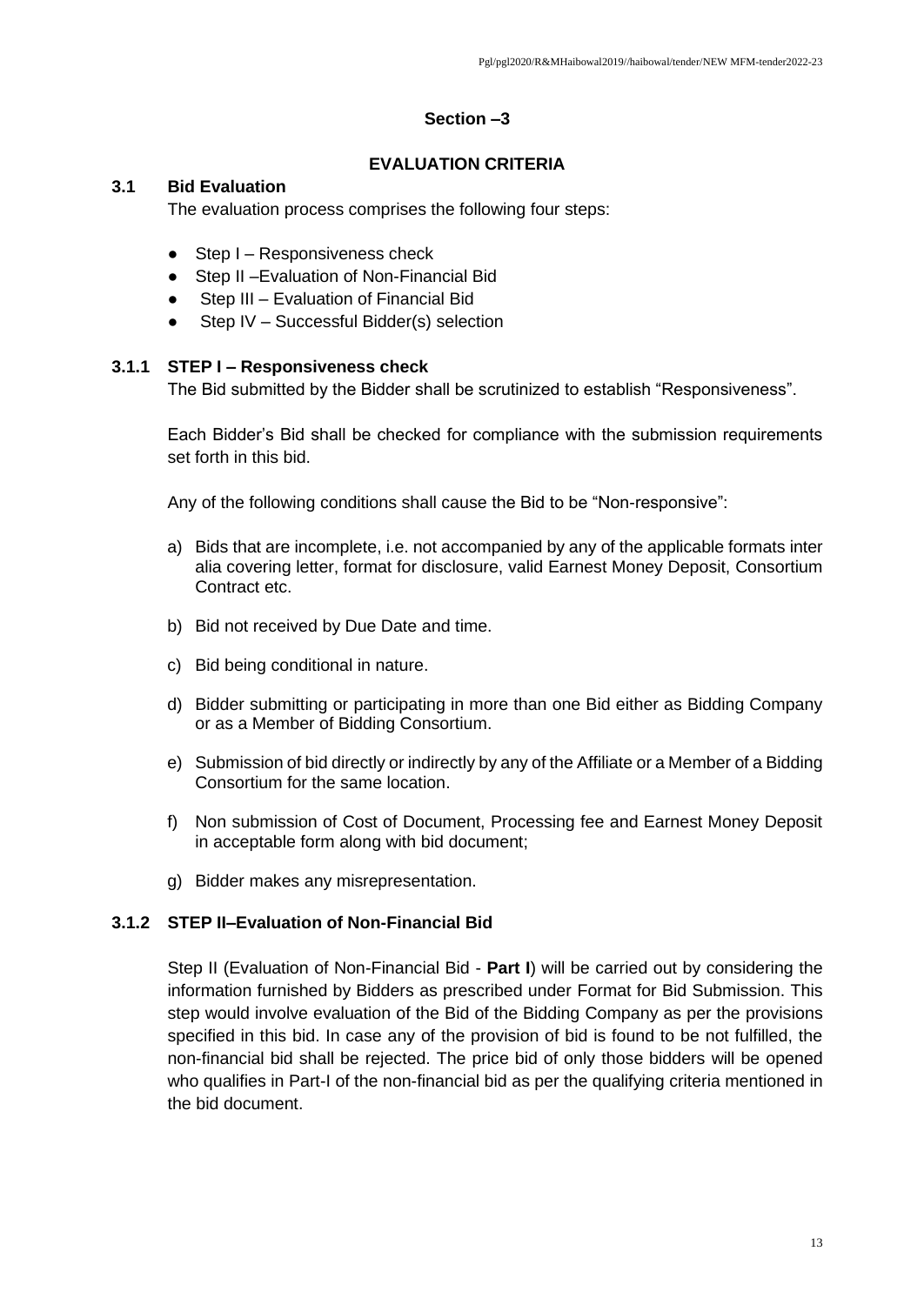### **3.1.3 Step III - Evaluation of Price Bid (Financial Bid)**

- a) Price Bid **(Part - II)** of the Qualified Bidders shall be opened in presence of the representatives of such Qualified Bidders, who wish to be present, as per the timelines indicated in this bid, or such other date as may be intimated by PGL to the Bidders. The evaluation of price Bid shall be carried out based on the information furnished in Part - II (Price Bid).
- b) The Price Bids submitted by the Bidders shall be scrutinized to ensure conformity in-line with the provisions of this bid document. Any Bid not meeting any of the requirements as per Clauses of this bid document may cause the Bid to be considered "Non-responsive" at the sole discretion of PGL. Price Bid not in conformity with the requirement of this bid shall be rejected.

### **3.1.4 STEP IV – Successful Bidder(s) Selection**

Bids qualifying shall only be evaluated in this stage.

- a) The Bidder offering the lowest rate to PGL for Tender for Supply, Erection, Testing and Commissioning of one number Ultrasonic Mass Flow Meter and 4 numbers Robust Butterfly Valves (manual) in the existing biogas line at High-Rate Bio-Methanation Power Generation & CBG/ CO2 Plant at Haibowal Dairy Complex, Ludhiana, Punjab on turnkey basis as per the specifications given in this bid document shall be declared as the Successful Bidder.
- b) The selection process shall stand completed once the Successful Bidder has been selected in accordance with aforesaid steps.
- c) The work order shall be issued to the Successful Bidder selected as per the provisions of this bid.
- d) The Successful Bidder shall unconditionally accept the work order, and record on one (1) copy of the work order, "Accepted Unconditionally", under the signature of the authorized signatory of the Successful Bidder and return such copy to PGL within seven (7) days of issue of work order.
- e) If the Successful Bidder, to whom the work order has been issued does not fulfil any of the conditions specified in the bid document, PGL reserves the right to annul the award of the work order of such Successful Bidder. Further, in such a case, the provisions of the relevant clauses of the bid shall apply.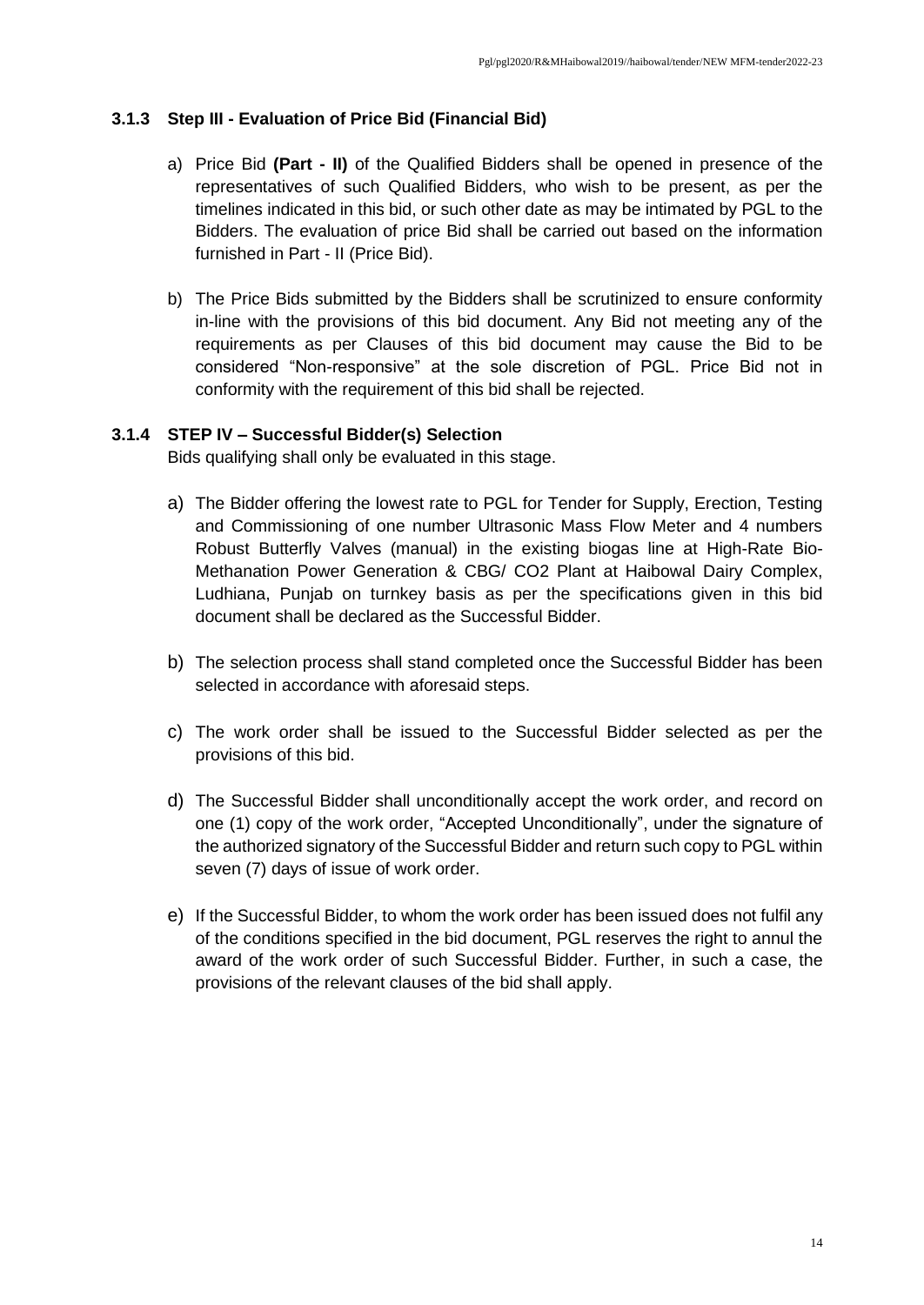### **Section 4**

## **(TECHNICAL INFORMATION)**

**Supply, Erection, Testing and Commissioning of one number Ultrasonic Mass Flow Meter and 4 numbers Robust Butterfly Valves (manual) in the existing biogas line at High Rate Bio-Methanation Power Generation & CBG/CO2 Plant at Haibowal Dairy Complex, Ludhiana, Punjab on turnkey basis.** 

## **4.1 INTRODUCTION:**

Punjab Genco Ltd. (Company wholly owned and a promoted company of Punjab Energy Development Agency (PEDA), a State Govt. nodal agency for promotion and development of non-conventional and renewable energy sources, has set up one High Rate Bio-methanation Power Plant at Haibowal in Ludhiana district of Punjab State. This plant has been set up within the Haibowal Dairy complex, from which sufficient quantity of raw cattle manure is available for scientific disposal of waste in the plant. The plant has been set up as sub-demonstration Plant under the UNDP -GEF programme for Abatement of Green House Gas Emissions.

The plant has been designed based on the BIMA (Biogas Induced Mixing Arrangement) technology of M/s. Entec, Austria. The plant has two 5000 cum capacity BIMA digestors, which are able to handle 235 tons of waste. The Biogas generated from the plant is fired in a Gas Engine. The plant has two PLC systems for the plant process control and Gas engine control and operations.

## **4.2 SALIENT FEATURES:**

- 1. Process: BIMA (Biogas Induced Mixing arrangement) technology
- 2. CBG: PSA Technology based purification system & Co2 recovery system.
- 3. Type of Gas Engine: Spark ignited Internal Combustion Gas Engine of R. Schmitt make.
- 4. Screw presses for dewatering of slurry.
- 5. The plant is designed for operation through PLC.
- 6. Generation voltage- 0.415 KV
- 7. Transmission voltage-11 KV
- 8. All valves in the plant are pneumatically operated
- 9. Blowers/Gas holder/ pumps
- 10. The power generated from the plant is injected to the nearest PSPCL grid.

## **4.3 MOJOR EQUIPMENTS/ PARTS:**

## a) **GAS HOLDER**

A gas holder supplied by M/s Entec, Austria is installed between the digesters and Gas engine, which has the storage capacity of 1000 cum with an operating pressure of 2.5 mbar.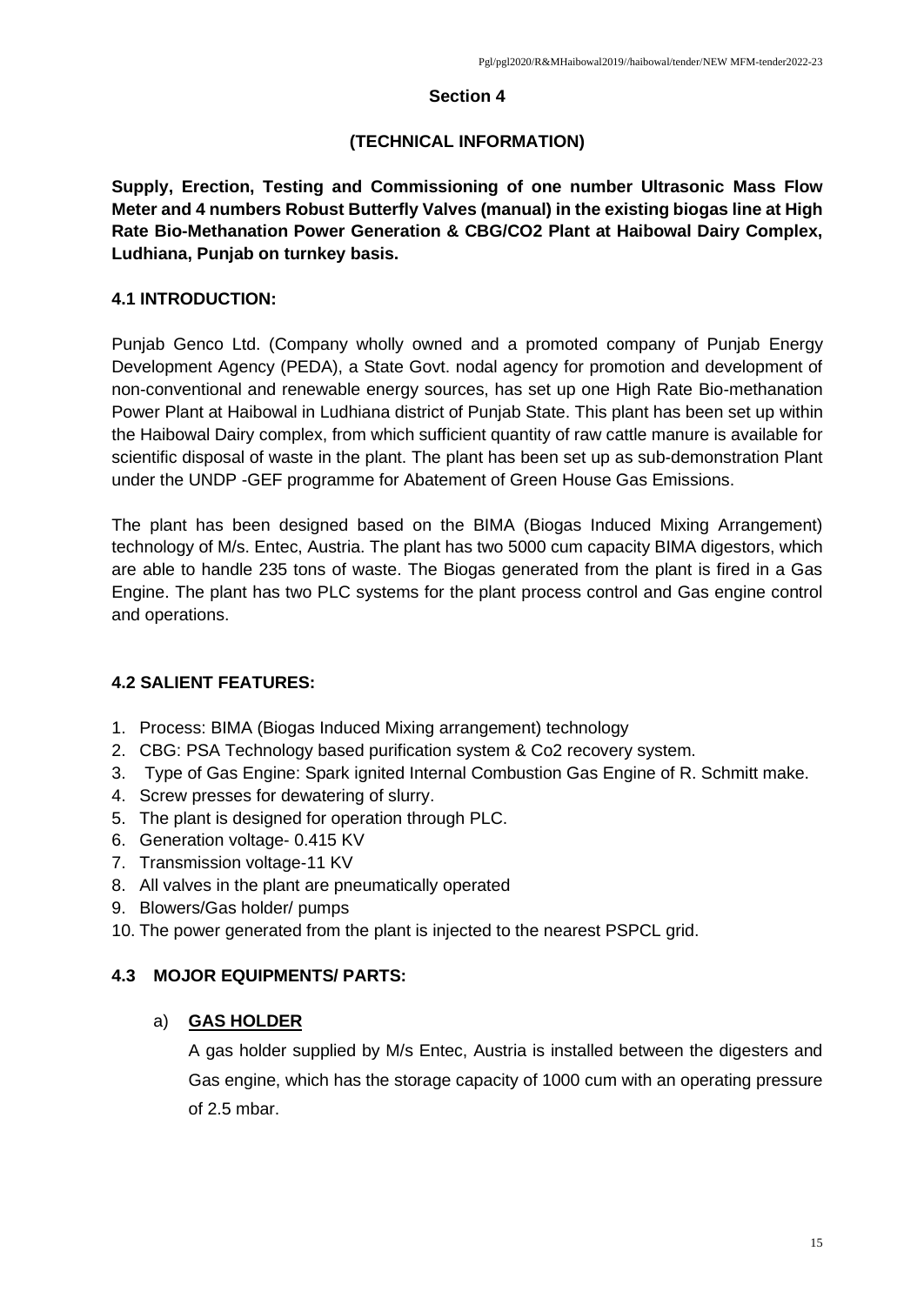#### b) **BIMA DIGESTERS**

The plant has two digesters of 5000 cum capacity each which have no internal moving parts. The digesters have two chambers and the gas from the upper chamber is sent to the gas engine through automatic valves, which are controlled based on gas pressure in the upper chamber. A set of desulphuration system has been installed on top of both the digesters.

### c) **GAS ENGINE**

A gas engine of 400 Kwe capacity and R. Schmitt (Germany) make was installed in year 2016 & commissioned in March'2016. The same has been installed with all auxiliaries like H2S scrubber, air washer, acoustic canopy & dehumidifier.

## d) **CBG & CO<sup>2</sup> RECOVERY PLANT**

The Haibowal plant has latest PSA (Pressure swing adsorbers) technology-based purification system of 350 m3/hour capacity, Moisture & H2S removal systems, high pressure, reciprocating air compressors, purified CBG storage of 500 m3 capacity,  $CO<sub>2</sub>$  extraction unit,  $CO<sub>2</sub>$  purification unit & liquefaction system along with insulated  $CO<sub>2</sub>$  storage tank has been installed as a part of this system. The whole plant is monitored & controlled through PLC based controls & sensors and have been equipped with all required safety features.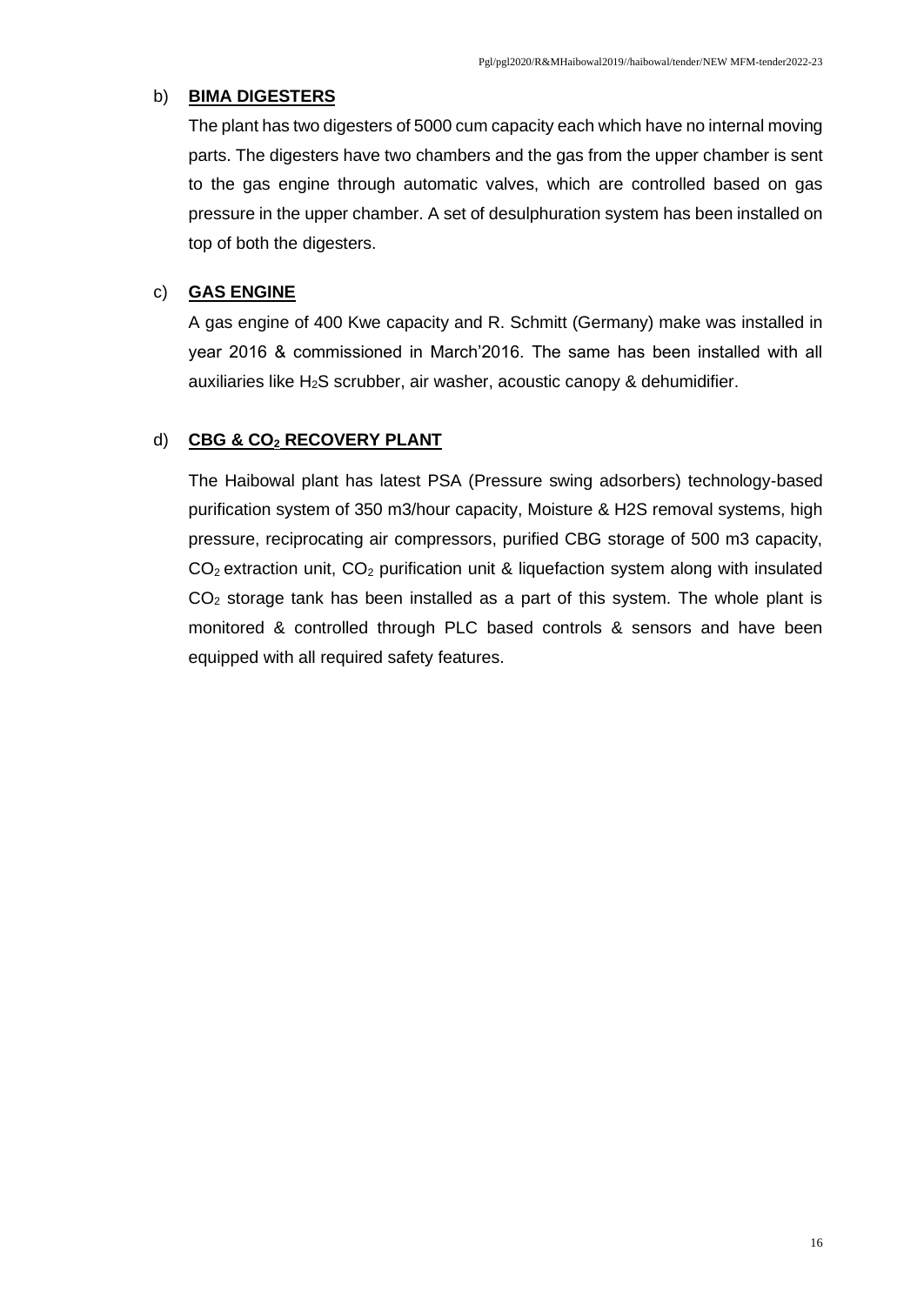### **4.4 DETAILED SCOPE OF WORK:**

## **OBJECTIVE OF ADDITION IN CAPITAL EQUIPMENT:**

For online flow measurement, monitoring and control of raw Bio-gas being supplied to CBG/CO2 Plant at Haibowal Dairy Complex, Ludhiana, Punjab.

## **A. SCOPE OF WORKS:**

- 1. Complete Supply, Erection, Testing and Commissioning of one number Ultrasonic Mass Flow Meter and 4 numbers Robust Butterfly Valve (manual) in the existing biogas line at High-Rate Bio-Methanation Power Generation & CBG/CO2 Plant at Haibowal Dairy Complex, Ludhiana, Punjab on turnkey basis.
- 2. The civil work of grouting, anchoring & fastening if any including all mechanical & electrical works will be in the Bidder scope. PGL will not provide any material/tools/equipments in completion of the above said job.
- 3. All mechanical and electrical works associated for erection & commissioning of the Ultrasonic Mass Flow Meter & Butterfly Valve including components / spares/ parts/ assembly/ equipment's, etc. required to complete the job is in the bidder scope.
- 4. The new system is to be connected with existing system within the available space & in a systematic & aesthetic manner for the ease of operation & maintenance.
- 5. The new electrical connections need to be done with standard cables to the nearby Panels with all adequate controls like switch gear, contactors, fuses & MCBs of ISI & reputed make.
- 6. PGL strongly recommends visiting the site before participating in the bid.

## **B. SCOPE OF SUPPLY:**

- 1. One number Ultrasonic Flow Meter for biogas flow rate of 500m<sup>3</sup>/hour and butterfly valve (manual operated) with specifications & makes as per **Annexure - I**.
- **Note:** The detailed engineering drawings like General Arrangement (GA) and Piping & Instrumentation Drawing (P&ID) will be approved by PGL.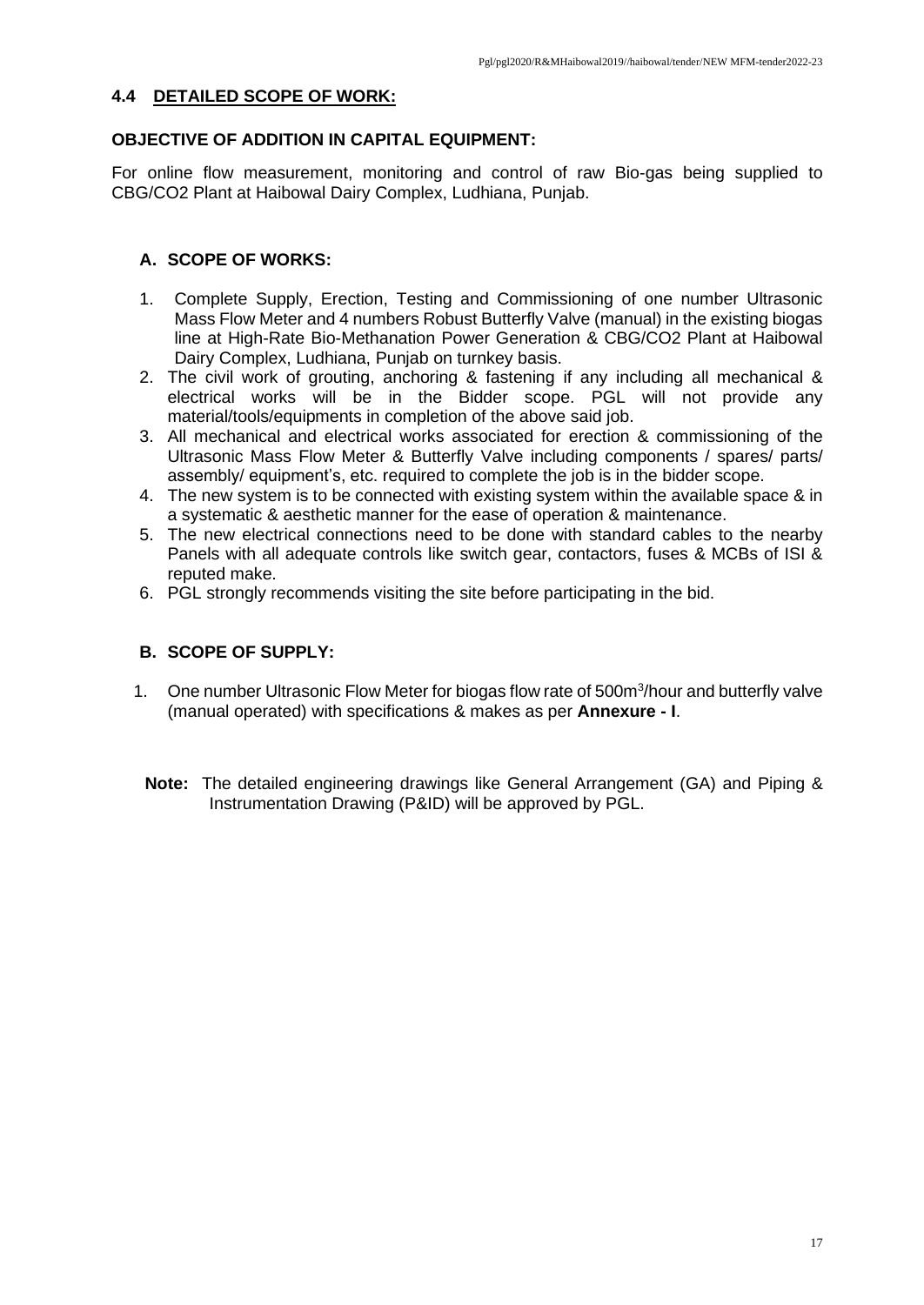## **A. Ultrasonic Flow Meter:**

#### **Annexure- I**

### **Application:**

- The measuring principle should not be affected by wet or dry gas comprising of methane (CH<sub>4</sub>) upto 65%, hydrogen sulphide (H<sub>2</sub>S) <1%, carbon dioxide (CO2) upto 40% and moisture content.
- Inline flow meter for wet biogas.
- It should work on very low fluid velocities and pressures.

#### **Parameters/ Specifications of Flow Meter:**

| Table:1                                    |                                   |  |  |  |
|--------------------------------------------|-----------------------------------|--|--|--|
| <b>Parameters/ specifications</b>          | <b>Requirements</b>               |  |  |  |
| <b>Measuring Principle</b>                 | <b>Ultrasonic Flow</b>            |  |  |  |
| <b>Device Software Functional Packages</b> | Data backup function              |  |  |  |
| Application                                | Volume flow + Biogas analysis     |  |  |  |
| <b>Fluid Type</b>                          | Raw Biogas                        |  |  |  |
| Process Temperature in °C min.             | 0.0                               |  |  |  |
| Process Temperature in °C max.             | 70.0                              |  |  |  |
| <b>Fluid Pressure</b>                      | Upto 10 bar                       |  |  |  |
| Flow Range                                 | 0-500m3/hour                      |  |  |  |
| Designed exclusively to measure            | % of Methane fraction             |  |  |  |
| <b>Pipe Diameter</b>                       | 8 Inch (DN200)                    |  |  |  |
| Accuracy                                   | $+/- 1\%$ of Rate                 |  |  |  |
| Repeatability                              | Typically $+/- 0.5\%$             |  |  |  |
| Data Logging                               | Required                          |  |  |  |
| Material                                   | <b>Stainless Steel</b>            |  |  |  |
| <b>IP Ratings</b>                          | IP 66 and above                   |  |  |  |
| Output                                     | 4-20 mA HART & 4-20 mA Analog     |  |  |  |
| Signal on alarm required                   | Yes                               |  |  |  |
| Signal on alarm configurable               | Yes                               |  |  |  |
| Power                                      | 24V DC or 220V AC                 |  |  |  |
| Supply mode                                | 2 wire                            |  |  |  |
| Voltage Type                               | DC Voltage                        |  |  |  |
| Supply Voltage DC min.                     | 14 V                              |  |  |  |
| Supply Voltage DC min.                     | 30 V                              |  |  |  |
| <b>Display</b>                             | LED/LCD                           |  |  |  |
| No. of Lines                               | 4                                 |  |  |  |
| Vibrational resistance                     | Class 4M4, according EN 60721-3-4 |  |  |  |
| Electromagnetic compatibility              | According IEC/EN 61326 and Namur  |  |  |  |
|                                            | recommendation 21 (NE21)          |  |  |  |
| <b>Housing Type</b>                        | <b>Electronic housing</b>         |  |  |  |
| Housing Design                             | Dual compartment                  |  |  |  |
| Material housing                           | Die-cast aluminum                 |  |  |  |
| Coating                                    | <b>Powder Coated</b>              |  |  |  |
| Display on device                          | <b>With Display</b>               |  |  |  |
| Operating element                          | <b>Push Buttons</b>               |  |  |  |
| Local Operation                            | Yes                               |  |  |  |
| Language                                   | English                           |  |  |  |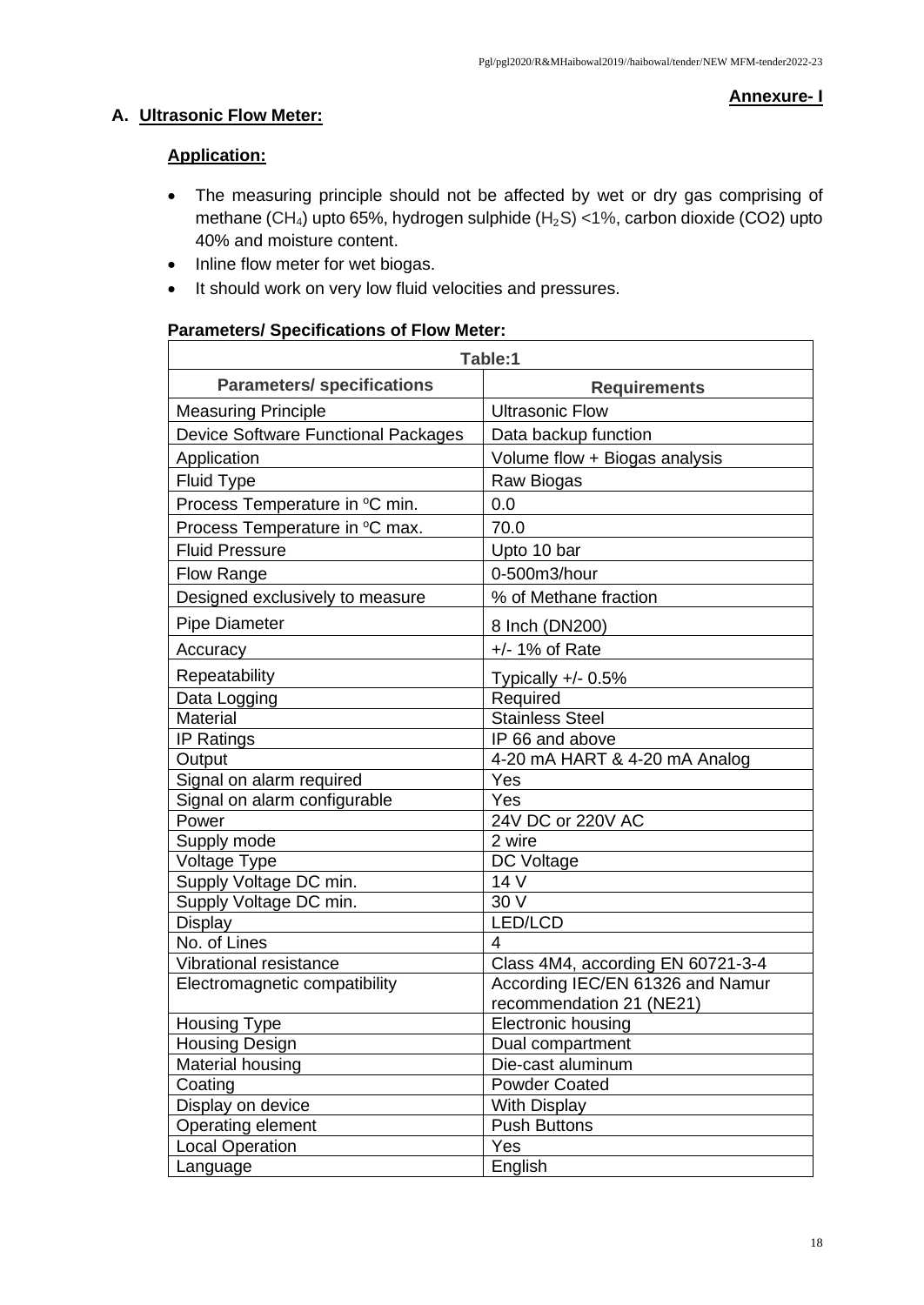| Ex designation               | Yes                                   |
|------------------------------|---------------------------------------|
| <b>Calibration Performed</b> | Yes                                   |
| Make                         | Endress + Hauser, Forbes Marshell and |
|                              | Krohne                                |

#### **Note: - One No. Ultrasonic Mass Flow Meter of E&H Make is already operational at plant site. The MFM to be supplied should work synchronously with the existing MFM.**

### **B. Butterfly Valve (Manual Operated):**

Four (4) numbers robust manual operated butterfly valves to be supplied and installed in the existing biogas pipeline to isolate the flow of gas as and when required. The valve should be designed and perform efficiently in the application as specified in Table-1 above with 0% leakage in close position.

### **C. Mechanical and Electrical works including parts/spares:**

All mechanical and electrical works associated for erection & commissioning of the Ultrasonic Mass Flow Meter & Butterfly Valves including components / spares/ parts/ assembly/ equipment's, etc. required to complete the job is in the bidder scope.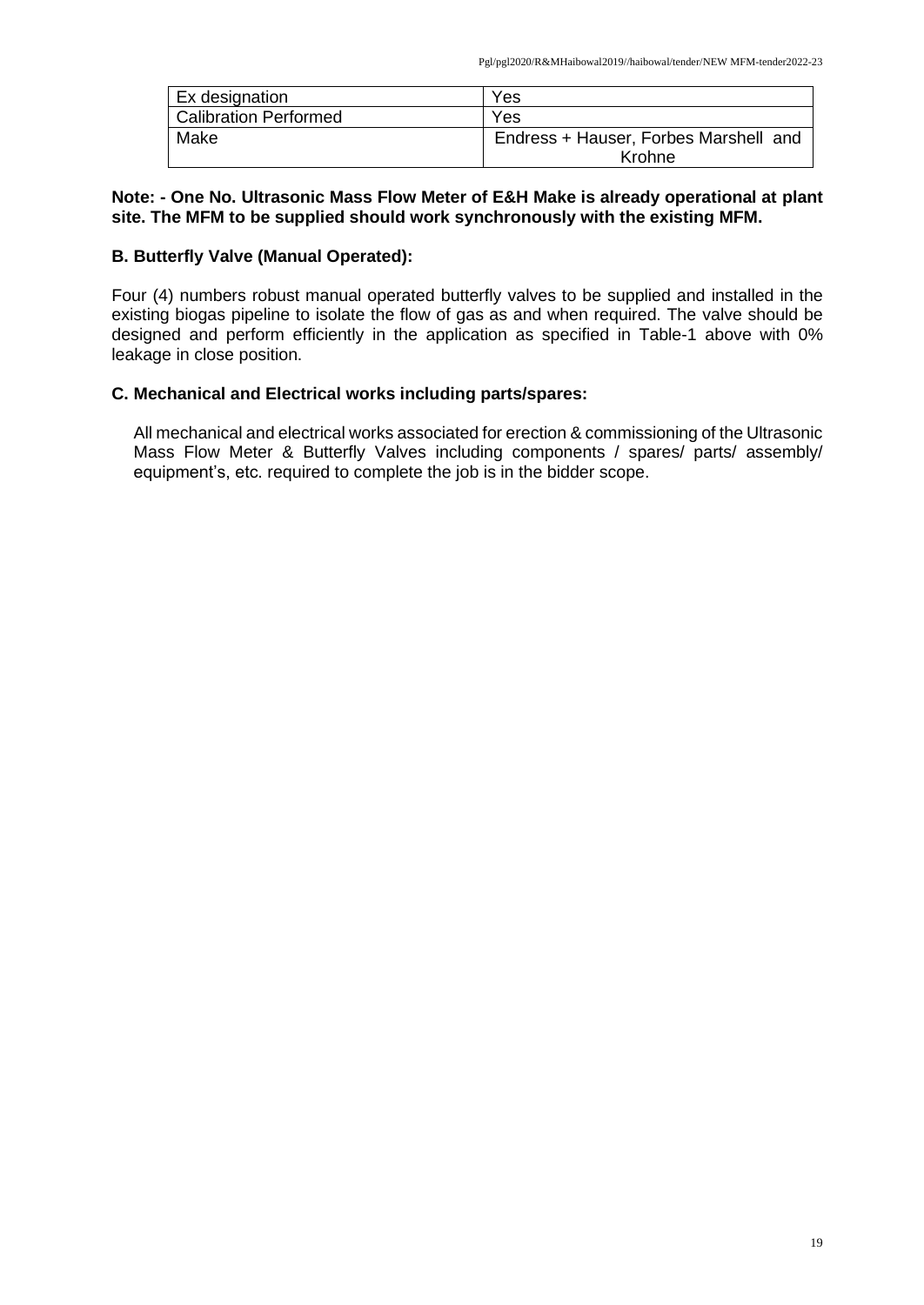# **SECTION-5**

# **BID PROPOSAL FORMATS**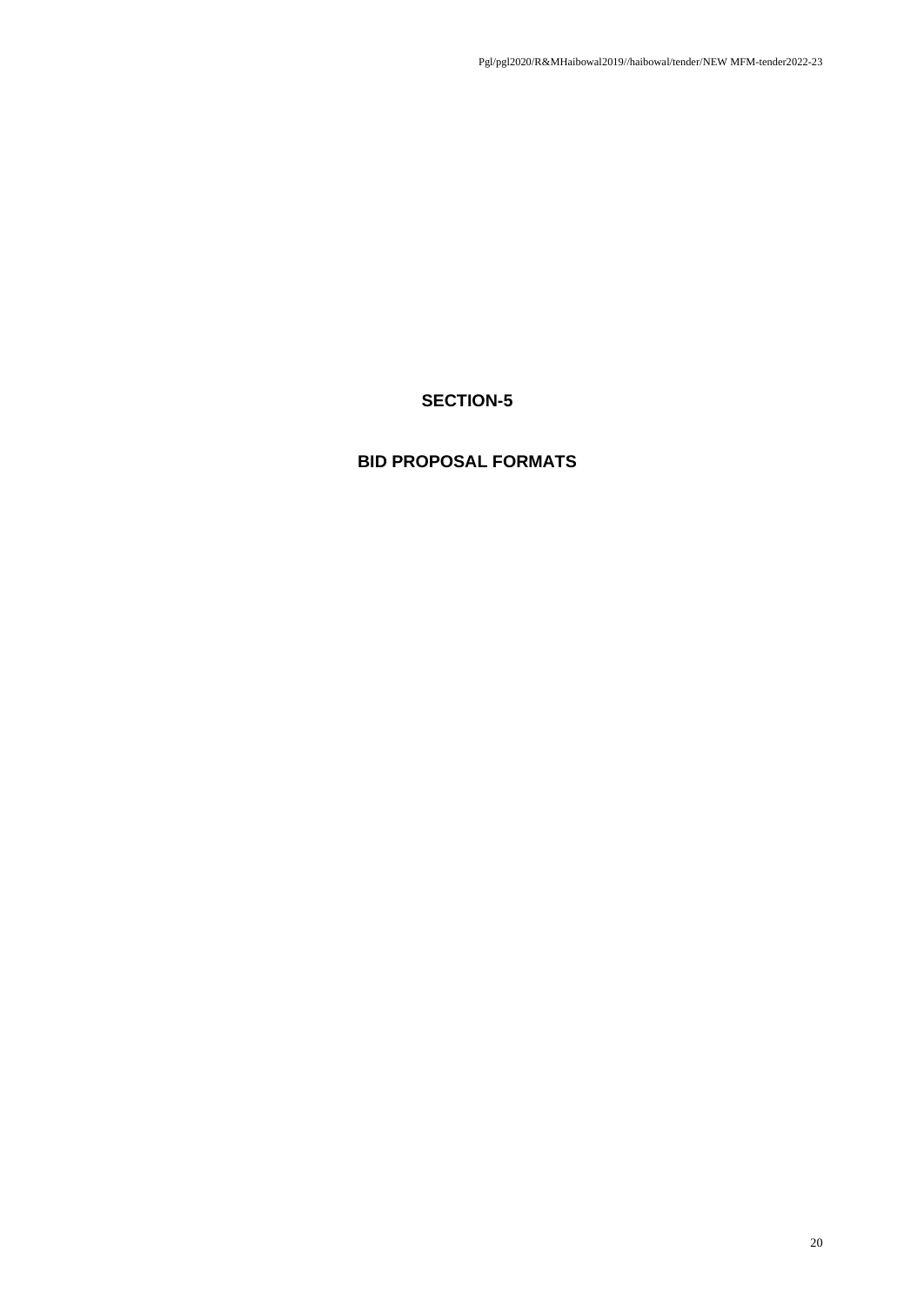#### **Format –I**

### **BID PROPOSAL SHEET**

| Bidder's Proposal Reference No. & Date | t |
|----------------------------------------|---|
| <b>Bidder's Name &amp; Address</b>     |   |
| Person to be contacted                 |   |
| Designation                            |   |
| Telephone No.                          |   |
| Fax No.                                |   |

**To:**

**Director Punjab Genco Limited, Solar Passive Complex Plot No. 1 & 2, Sector 33-D, Chandigarh** 

#### **Subject: Tender for Supply, Erection, Testing and Commissioning of one number Ultrasonic Mass Flow Meter and 4 numbers Robust Butterfly Valves (manual) in the existing biogas line at High Rate Bio-Methanation Power Generation & CBG/CO2 Plant at Haibowal Dairy Complex, Ludhiana, Punjab on turnkey basis.**

Dear Sir,

**1.0** We, the undersigned Bidders, have read and examined in detail the specifications/parameters and all bidding documents in respect of Supply, Erection, Testing and Commissioning of one number Ultrasonic Mass Flow Meter and 4 numbers Robust Butterfly Valves (manual) in the existing biogas line at High Rate Bio-Methanation Power Generation & CBG/CO2 Plant at Haibowal Dairy Complex, Ludhiana, Punjab on turnkey basis and do hereby propose to provide equipment and services as specified in the bidding document.

## **2.0 PRICE AND VALIDITY**

- 2.1 All the prices mentioned in our proposal are in accordance with the terms as specified in bidding documents. All the prices and other terms and conditions of this proposal are valid for a period of 120 days from the last date of submission of bids.
- 2.2 We do hereby confirm that our bid prices include all taxes and cess including Income Tax.
- 2.3 We have studied the Clauses relating to valid Indian Income Tax and hereby declare that if any Income Tax, Surcharge on Income Tax and any other Corporate Tax is altered under the law, we shall pay the same.

### **3.0 EARNEST MONEY**

We have enclosed the required earnest money online. It is liable to be forfeited in accordance with the provisions of bid document.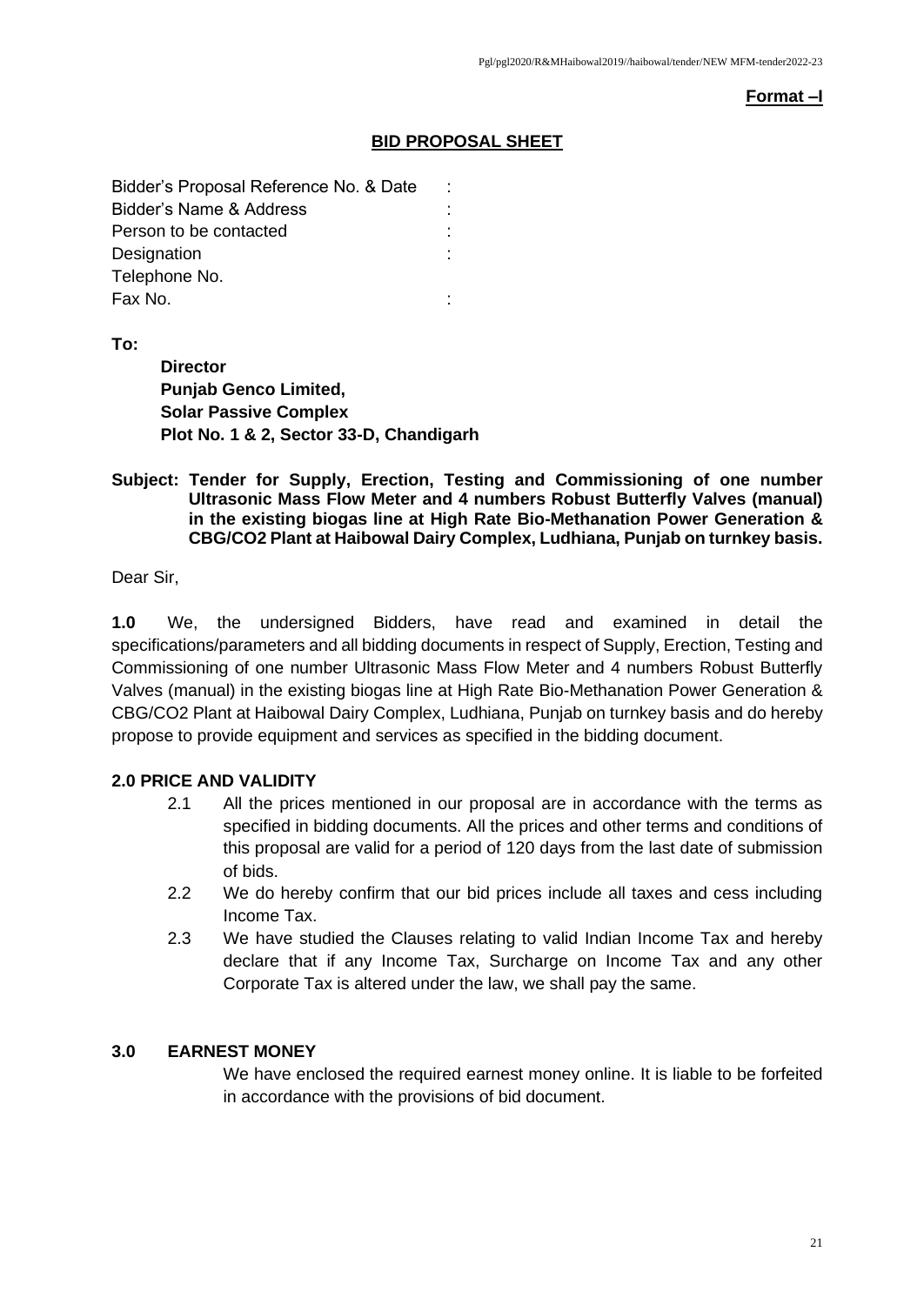### **4.0 DEVIATIONS**

We declare that all the services shall be performed strictly in accordance with the fine-tuned Technical specifications and other bid document except the deviations as mentioned in the Technical deviation Format below (i.e. Format-II). Further we agree that additional conditions, if any, found in the proposal documents, other than those stated in deviations Format, shall not be given effect to.

## **5.0 BID PRICING**

We further declare that the prices stated in our proposal are in accordance with your terms & conditions in the bidding document.

## **6.0 QUALIFYING DATA**

We confirm having submitted in qualifying data as required by you in your bid document. In case you require any further information/documentary proof in this regard during evaluation of our bid, we agree to furnish the same in time to your satisfaction.

## **7.0 CONTRACT PERFORMANCE SECURITY**

We hereby declare that in case the contract is awarded to us, we shall submit the Performance Guarantee in the form of Bank Guarantee as per terms of bid document.

- 7.1 We hereby declare that our proposal is made in good faith, without collusion or fraud and the information contained in the proposal is true and correct to the best of our knowledge & belief.
- 7.2 Bid submitted by us is properly prepared so as to prevent any subsequent alteration and replacement.
- 7.3 We understand that you are not bound to accept the lowest or any bid you may receive.

Thanking you,

**Place Seal**

**Date Signature Signature Name**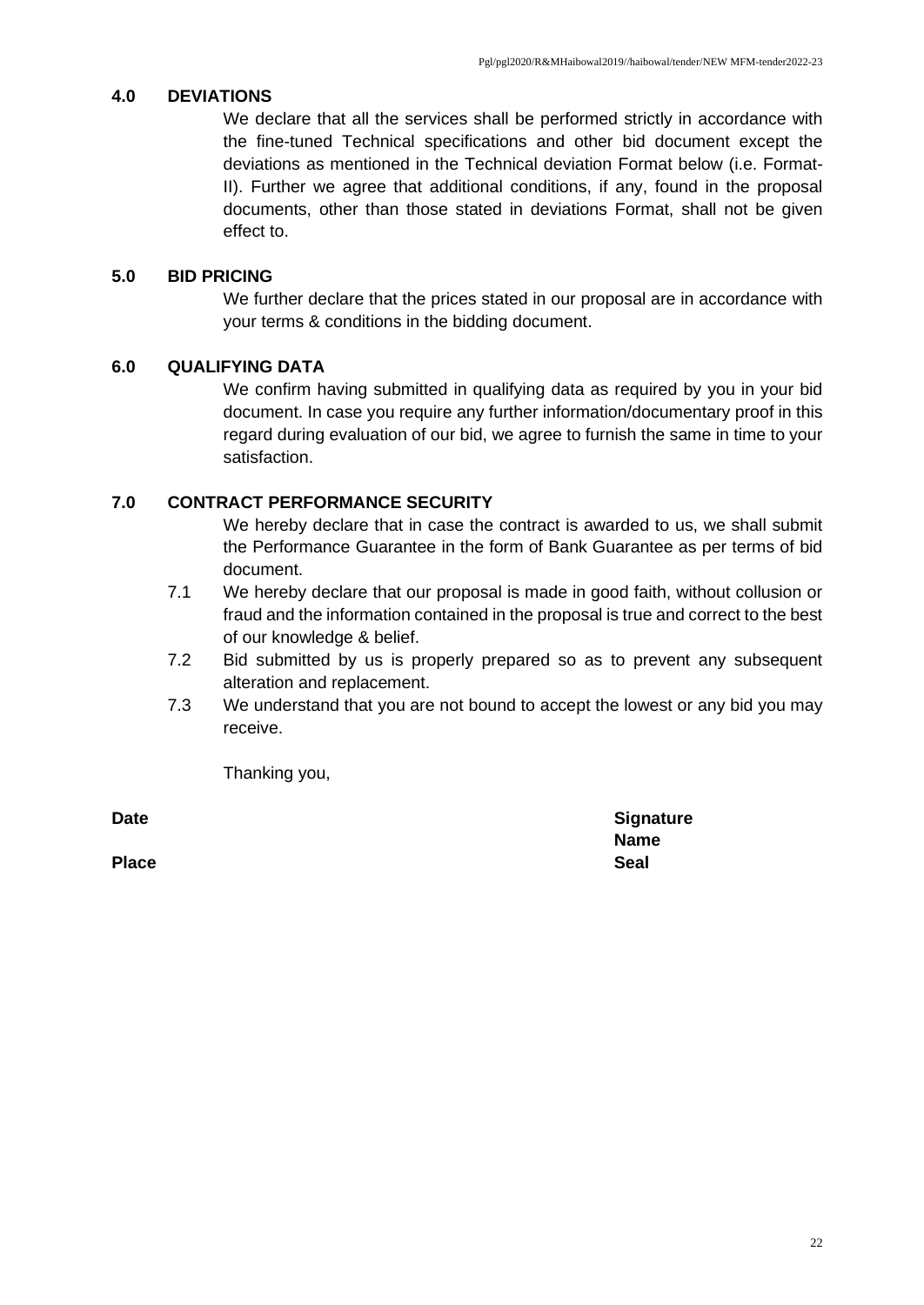**Format-II**

### **TECHNICAL DEVIATIONS**

**Subject: Supply, Erection, Testing and Commissioning of one number Ultrasonic Mass Flow Meter and 4 numbers Robust Butterfly Valves (manual) in the existing biogas line at High Rate Bio-Methanation Power Generation & CBG/CO2 Plant at Haibowal Dairy Complex, Ludhiana, Punjab on turnkey basis.**

Dear Sir,

Following are the Technical deviations & variations from the exceptions to the specifications of commissioning the Supply, Erection, Testing and Commissioning of one number Ultrasonic Mass Flow Meter and 4 numbers Robust Butterfly Valve (manual) in the existing biogas line at High Rate Bio-Methanation Power Generation & CBG/CO2 Plant at Haibowal Dairy Complex, Ludhiana, Punjab on turnkey basis. These deviations and variations are exhaustive. Except these deviations and variations, the entire work shall be provided as per your specifications and documents.

| Sr. | <b>Clause</b> | Page | <b>Statement of deviations</b> |
|-----|---------------|------|--------------------------------|
| No. | No.           | No.  | and variations                 |
|     |               |      |                                |

| <b>Date</b>  | <b>Signature</b> |
|--------------|------------------|
|              | <b>Name</b>      |
| <b>Place</b> | <b>Seal</b>      |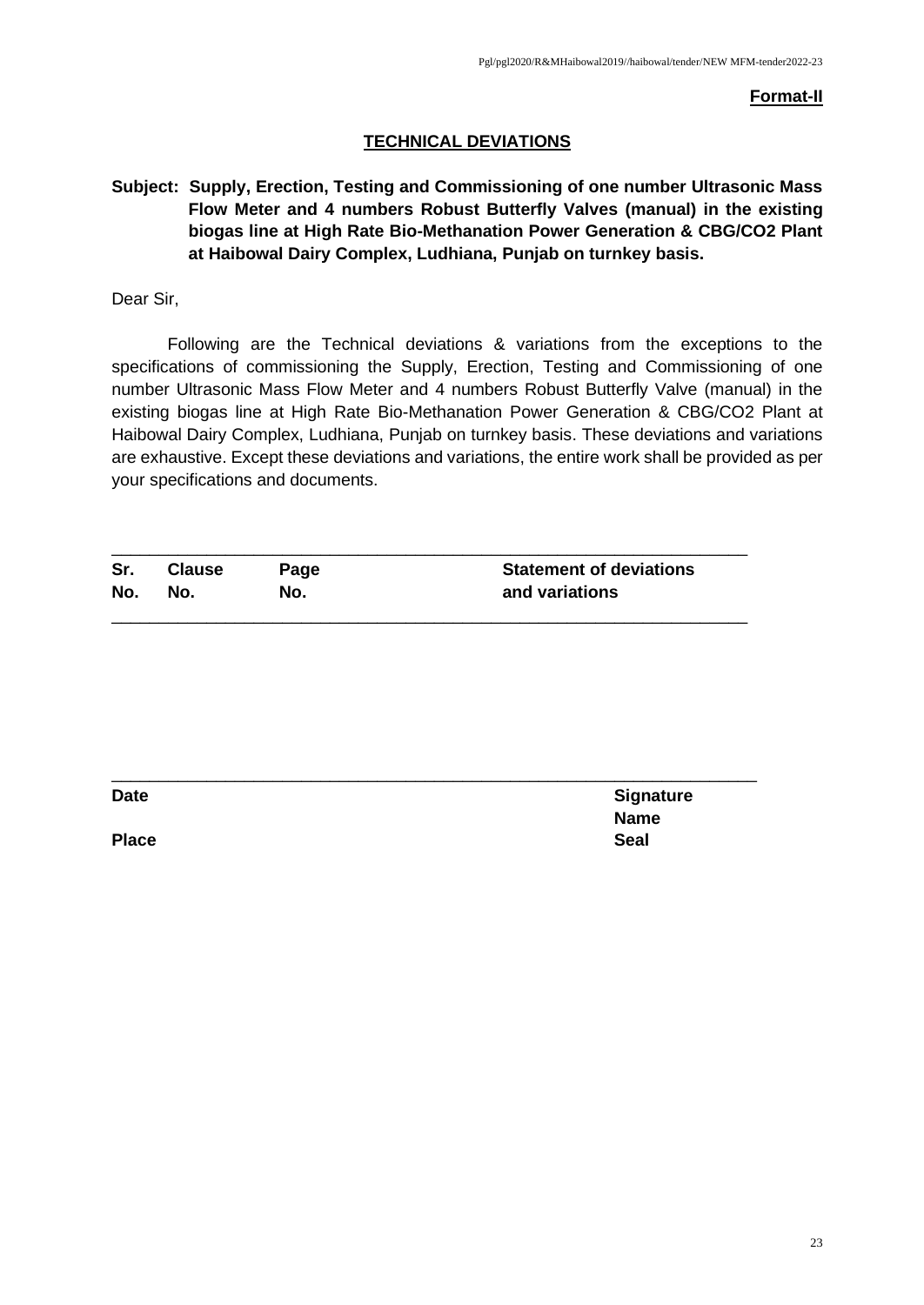#### **Format-III**

### **CERTIFICATE**

#### **USE OF NEW, GENUINE AND QUALITY COMPONENTS**

This has reference to tender no. **PEDA/PGL/2022-23/06 dated 20.05.2022**.

We hereby undertake that all the components / parts/ assembly/ equipment's, etc. to be used in Supply, Erection, Testing and Commissioning of one number Ultrasonic Mass Flow Meter and 4 numbers Robust Butterfly Valves (manual) in the existing biogas line at High Rate Bio-Methanation Power Generation & CBG/CO2 Plant at Haibowal Dairy Complex, Ludhiana, Punjab on turnkey basis shall be original, new, genuine and as per the said technical specifications/parameters in this tender document and will be as per applicable Indian/International Standards. It is also certified that no refurbished/ duplicate/ second-hand components/ parts/assembly are being used or shall be used.

In case we are found not complying with above indicated undertaking at the time of delivery or during installation, we allow the **Punjab Genco Limited** to take appropriate action (e.g. Forfeiture of Bank Guarantee/ EMD, etc.).

**Authorized signatory**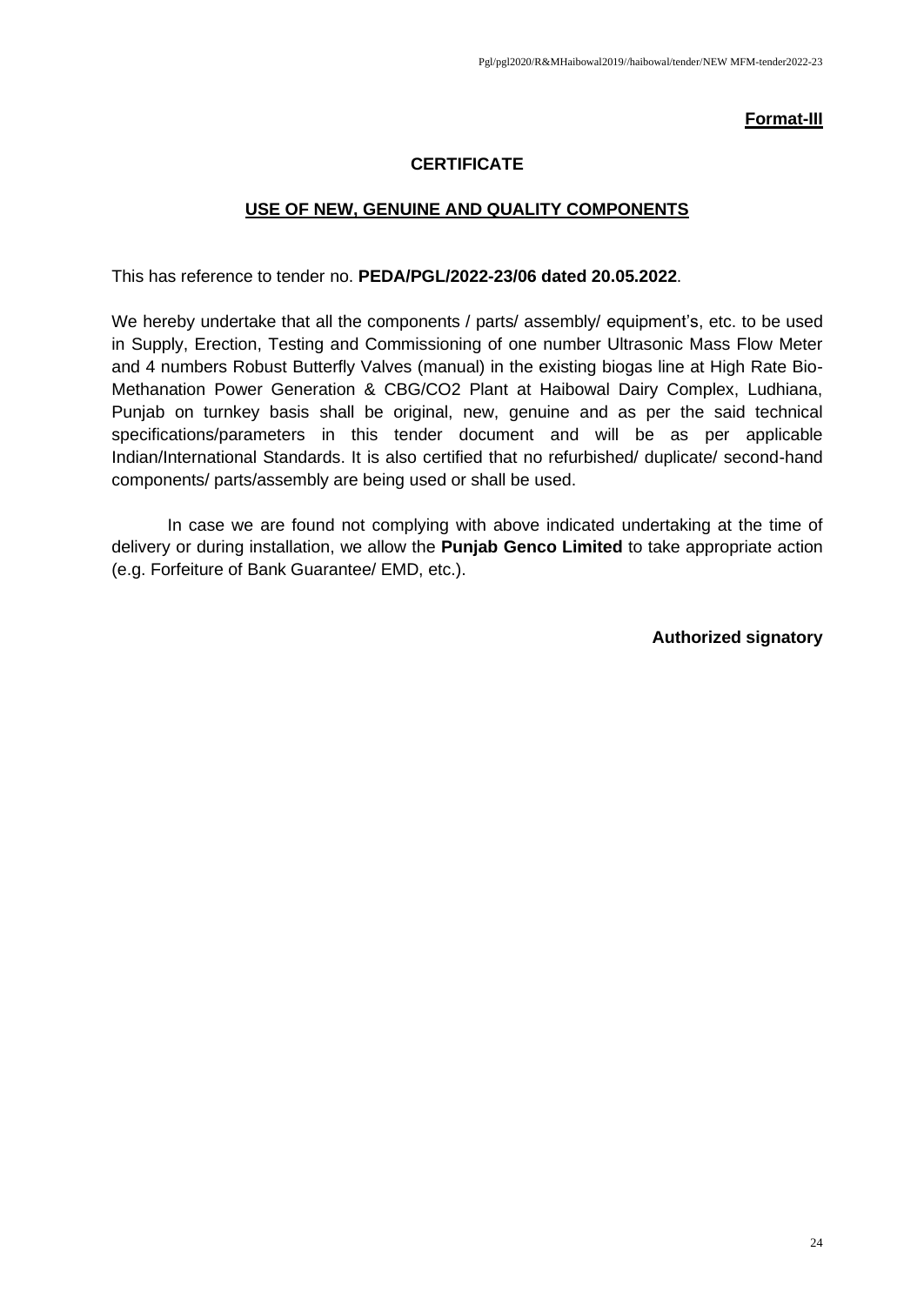### **Format- IV**

## **PROOF OF EXPERIENCE**

The Bidder shall submit copies of Work Orders of similar type of works executed in last five years, along with proof of satisfactory execution in the form of certificate of completion etc. issued by the ordering agency/department.

| S.  | <b>Description</b> | Agency/  | <b>Work</b> | <b>Total</b> | <b>Completion</b> | Name/Designation,        |
|-----|--------------------|----------|-------------|--------------|-------------------|--------------------------|
| no. | οf                 | Departme | Order       | contract     | certificate       | Address & phone no. of   |
|     | equipment          | nt       | no. &       | Value        | attached          | the contact official of  |
|     | supplied           |          | dt.         |              | (Y/N)             | <b>Department/Agency</b> |
| 1.  |                    |          |             |              |                   |                          |
| 2.  |                    |          |             |              |                   |                          |
| 3.  |                    |          |             |              |                   |                          |
| 4.  |                    |          |             |              |                   |                          |
| 5.  |                    |          |             |              |                   |                          |

**Note:** Copies of performance/ execution certificates or any other supporting documents having executed the work to any Department/Agency should be enclosed with the tenders. Only copies/ list of POs may not be treated as authentic proofs.

Dated.

Authorized Signatory

Name:\_\_\_\_\_\_\_\_\_\_\_\_\_\_\_\_\_

Designation:

Address and Seal of the firm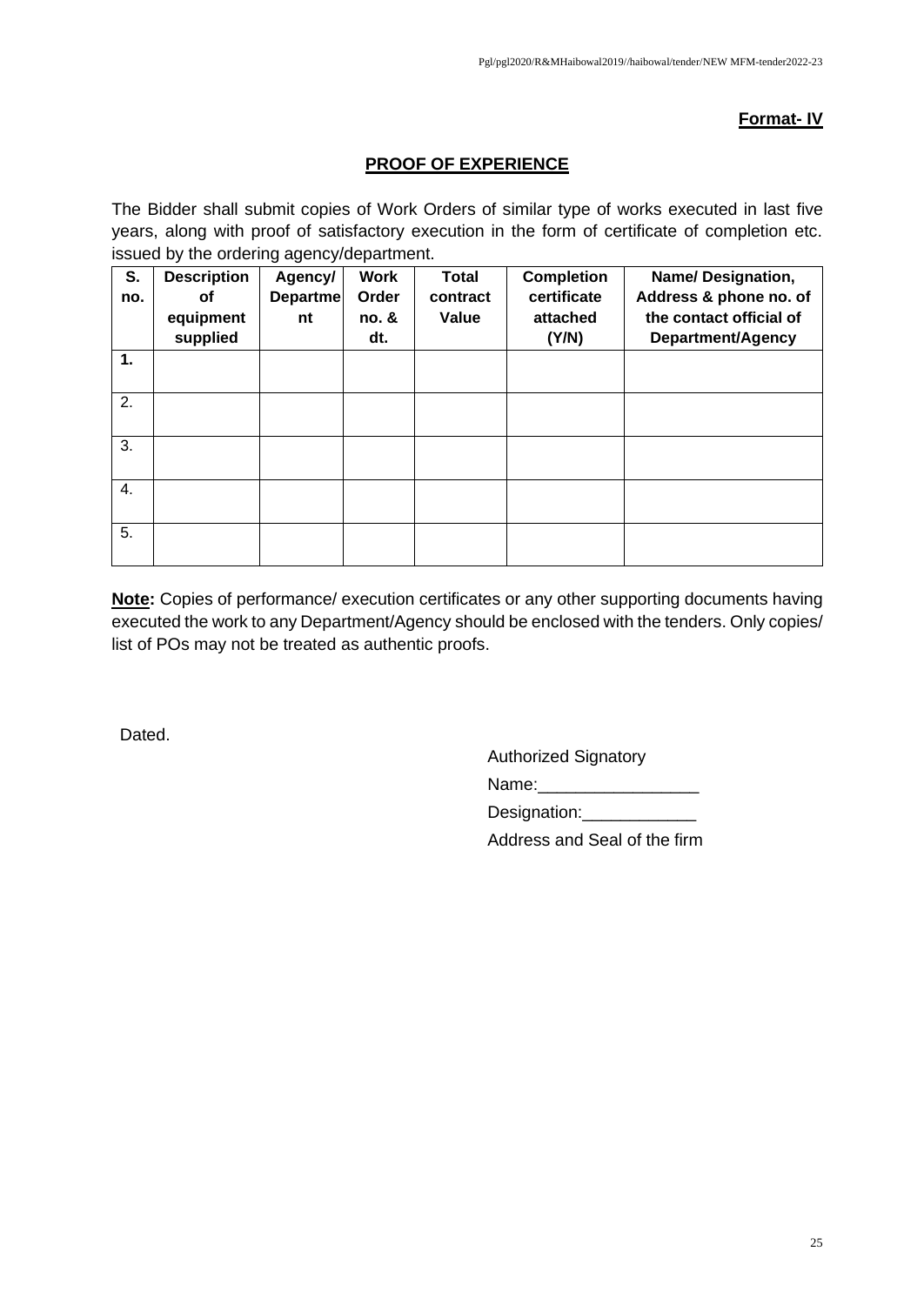### **Format- V**

#### **Particular of the Bidder**

Performa for eliciting information for appraisal of company/firm capability to execute the works as per requirements of PGL Tender No. **PEDA/PGL/2022-23/06 dated 20.05.2022**.

| 1. Name of the tendering Company/ Corporation/         |  |
|--------------------------------------------------------|--|
| Firm/ Consortium or Joint Venture                      |  |
| A) Complete address of the office                      |  |
| i) Telephone Number(s)                                 |  |
| ii) Fax Number                                         |  |
| iii) E. Mail Address                                   |  |
| iv) Name of the two responsible persons along          |  |
| with Designation                                       |  |
| B) Name, Addresses & Telephone No. of                  |  |
| Chairman/ Managing                                     |  |
| Director/Directors/Partner/Proprietor                  |  |
| i) Name                                                |  |
| ii) Address                                            |  |
| iii) Telephone/mobile Number                           |  |
| i) Name                                                |  |
| ii) Address                                            |  |
| iii) Telephone/mobile Number                           |  |
| i) Name                                                |  |
| ii) Address                                            |  |
| iii) Telephone/mobile Number                           |  |
| 2. Year of establishment of the company                |  |
| a) Private Firm or Company                             |  |
| b) Registered under the companies                      |  |
| Act/Registered Partnership deed, Give                  |  |
| Registration No. & date.                               |  |
| 3. Memorandum and Article of Association of            |  |
| Company/Partnership Deed as applicable                 |  |
| 4. Documents                                           |  |
| i) PAN No. & Proof of filling Income Tax Return        |  |
| for last three years of Company/firm                   |  |
| ii) CIN No.                                            |  |
| iii)TAN No.                                            |  |
| iv) GST No.                                            |  |
| 5. E - Processing Charges (Non Refundable)             |  |
| Amount, Rs.                                            |  |
| Date                                                   |  |
| Online Transaction No.                                 |  |
| 6. Details of EMD (Rs. ____________/- (Rupees<br>only) |  |
| Online Transaction No.                                 |  |
| Online Transaction Date                                |  |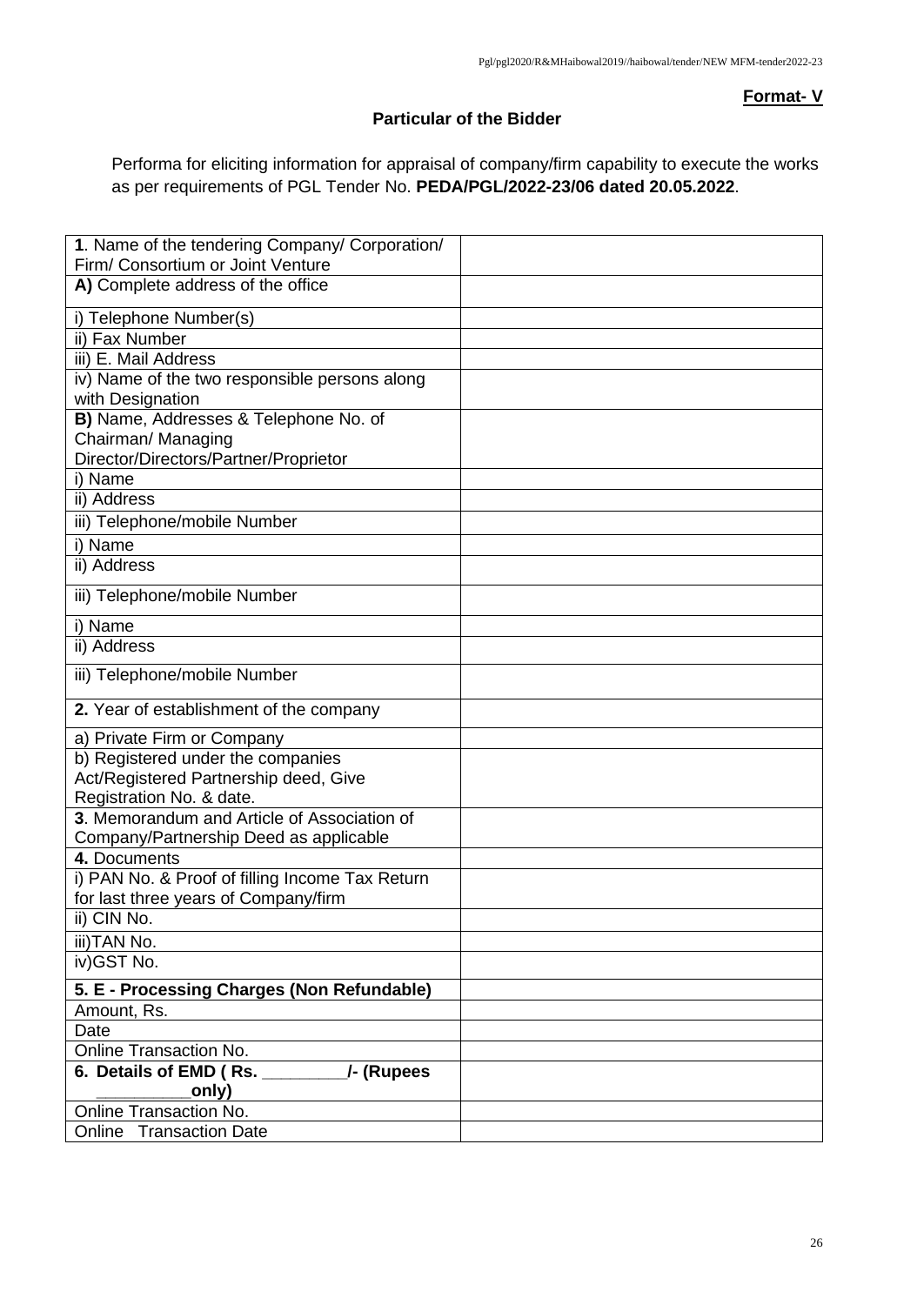Dated.

Authorized Signatory

Name:\_\_\_\_\_\_\_\_\_\_\_\_\_\_\_\_\_

Designation:\_\_\_\_\_\_\_\_\_

Address and Seal of the firm

NOTES:<br>1) P

- 
- 1) Please attach additional sheets, where required.<br>2) Copies of documents attached with the Performa 2) Copies of documents attached with the Performa should be attested by the company/firm's authorized signatory with stamp mark of the company/firm.